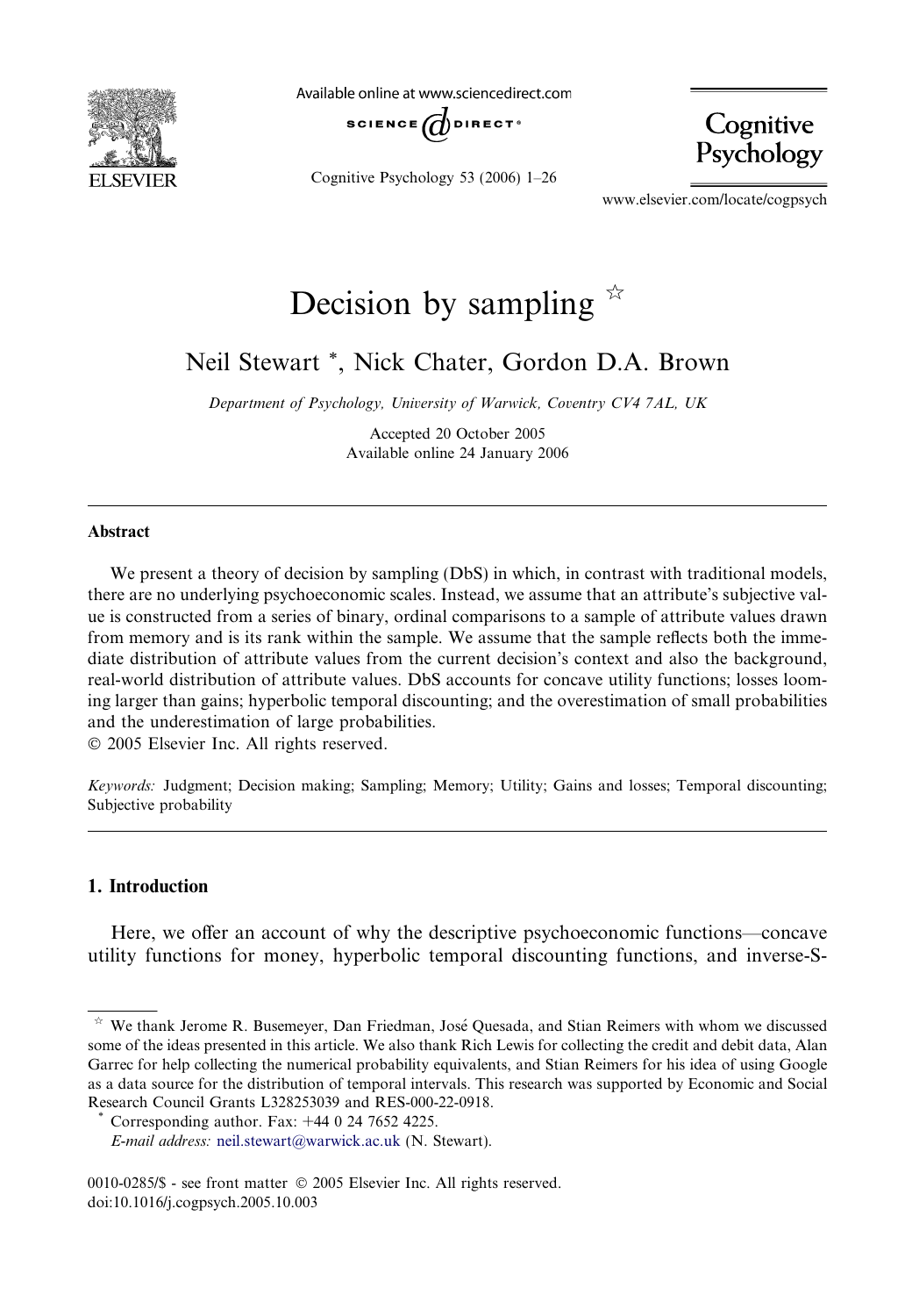shaped subjective probability functions—take the forms that they do. The essence of our decision by sampling (DbS) account is that attribute values (e.g., monetary amounts, probabilities, and delays) are evaluated against a sample of other attribute values using simple cognitive tools. The *decision sample* is assumed to comprise both attribute values from both the immediate context in which a decision is made (e.g., the attribute values of other options on offer) and values from memories of previously encountered attribute values (e.g., those values encountered in previous decisions). In this article, we focus upon the effect of previously encountered attribute values.

Theories of decision making often take economic theory as a starting point: expected utility theory for decision under risk; exponential discounting for decisions with delayed outcomes. The next step is to assess the degree to which people make decisions as they should (e.g., [Allais, 1953; Kahneman & Tversky, 1979, 2000](#page-21-0)). The normative theory is then modified to create a descriptive theory of observed behavior by including additional psychological insight (e.g., prospect theory, [Kahneman & Tversky, 1979; Tversky & Kahneman, 1992,](#page-23-0) regret theory, [Loomes & Sugden, 1982,](#page-23-0) and rank dependent utility theory, [Quiggin, 1982,](#page-24-0) [1993,](#page-24-0) in decision under risk; hyperbolic discounting, [Rachlin, 1989](#page-24-0), for intertemporal choice; support theory, [Tversky & Koehler, 1994,](#page-24-0) for probability judgment). In beginning with a limited set of simple cognitive tools, we are taking psychology as a starting point. We then consider how economic decisions might be made using these simple tools.

A key difference between the approach we develop here and those derived from normative economic accounts is that we do not assume that people have stable, long-term internal scales along which they represent value, probability, temporal duration, or any other magnitudes. Instead, we assume that people can only sample items from memory and then judge whether a target value is larger or smaller than these items. This approach is inspired by and builds on a series of successful accounts of key aspects of judgment and decision making based on psychological assumptions concerning sampling from, and comparison with, items from memory. In norm theory ([Kahneman & Miller, 1986\)](#page-23-0), the normality of a stimulus is derived by comparing it to the norm (counterfactual examples and a set of exemplars retrieved from memory) that it evokes. In decision field theory [\(Busemeyer](#page-22-0) [& Townsend, 1993](#page-22-0)), and its multialternative generalization [\(Roe, Busemeyer, & Town](#page-24-0)[send, 2001](#page-24-0)), the time course of decision making is accounted for by the sequential sampling of information from the decision context, with outcome valances constructed relative to one another. In support theory (Tversky  $&$  Koehler, 1994), the subjective probability of a focal hypothesis depends on the sample of alternative hypotheses considered by the subject, and is given by the ratio of the support for the focal hypothesis and the sum of the support for all hypotheses under consideration (see [Windschitl & Wells, 1998](#page-25-0); comparison heuristic for a similar mechanism). [Dougherty, Gettys, and Ogden \(1999\)](#page-22-0) decision making model MINERVA-DM (based on [Hintzman's, 1984, 1988;](#page-23-0) memory model) gives a mechanism by which the support for hypotheses depends on the similarity to traces stored in memory, providing an account of many heuristics and biases (see also [Juslin](#page-23-0) [& Persson, 2002\)](#page-23-0). In the stochastic difference model (González-Vallejo, 2002), the differences between the target attribute value and other attribute values in the sample of items in the decision context determines the preference for one prospect over another. In summary, in all of these models, judgments and decisions result from comparison of an attribute's value to a sample of other values, either from the decision context or from memory. For a review of memory processes in judgment and decision making see [Weber, Goldstein,](#page-25-0) [and Barlas \(1995\) and Weber and Johnson \(in press\)](#page-25-0).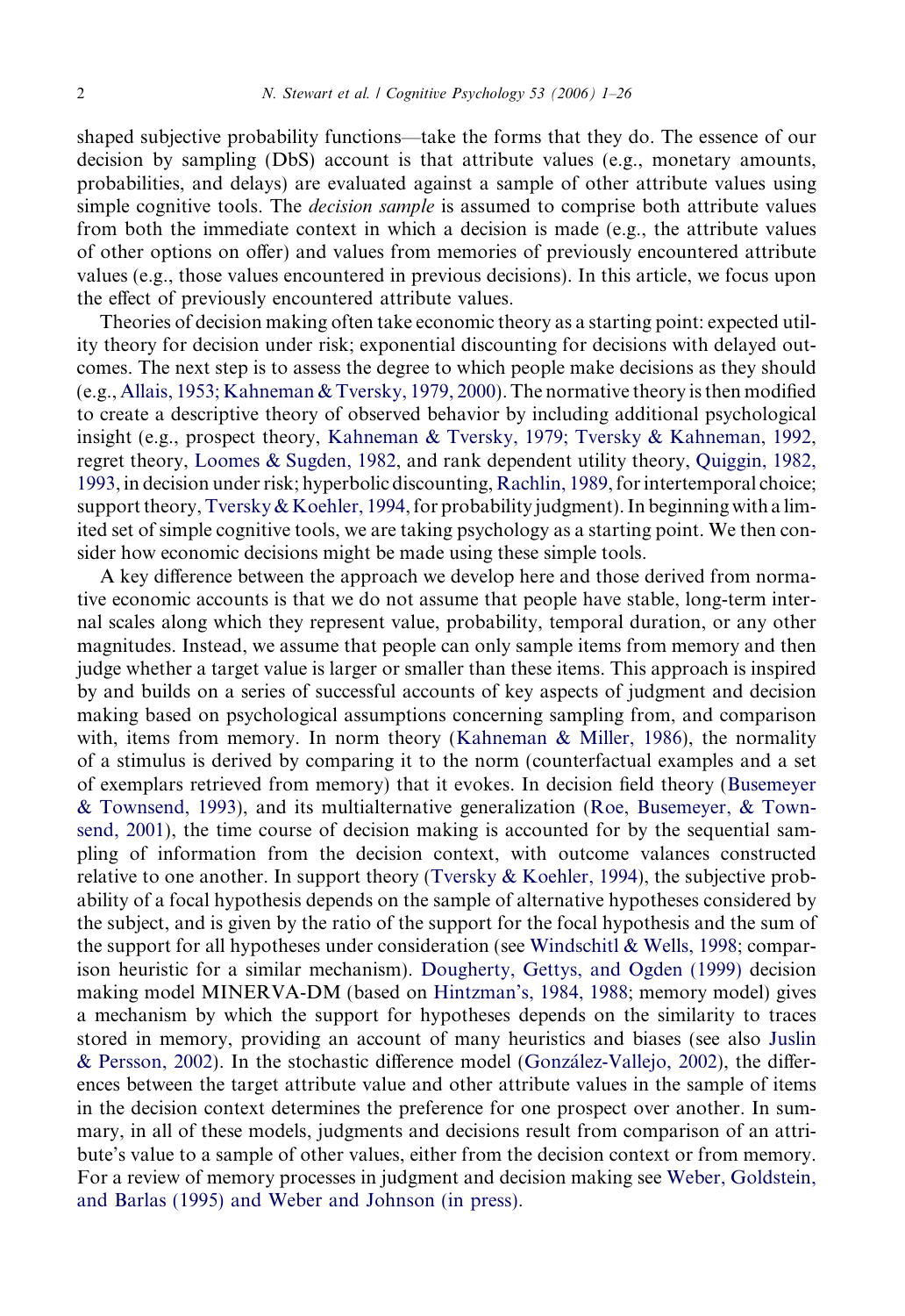In DbS, we assume that only the most simple cognitive processes—ordinal comparison and frequency accumulation—are involved in evaluating a target attribute against a decision sample. Our assumption that, to a first approximation, comparisons are only ordinal (i.e., only ''greater than,'' ''equal to,'' or ''less than'') is motivated by evidence from psychophysics which suggests that people are rather good at discriminating stimuli from one another, but rather bad at identifying or estimating the magnitude of the same stimuli (see [Garner, 1962; Miller, 1956; Laming, 1984, 1997; Shiffrin & Nosofsky, 1994; Stewart,](#page-22-0) [Brown, & Chater, 2005](#page-22-0)). Our assumption that people are good at keeping track of and manipulating frequencies is well established (e.g., [Gigerenzer & Hoffrage, 1995;](#page-22-0) see [Sed](#page-24-0)[lmeier & Betsch, 2002,](#page-24-0) for a recent review). By keeping a frequency count of the number of comparison outcomes that favor the target, one can derive the rank of the target attribute value within the decision sample (see, e.g., [Kornienko, 2004](#page-23-0), for a demonstration that a cardinal utility function may be derived by keeping a frequency count of binary, ordinal comparisons). It is this rank that we assume is the subjective value of an attribute. When normalized to lie between 0 (the worst attribute value) and 1 (the best attribute value), the subjective value or *relative rank* of an attribute value is given by  $r = (R - 1)/(N - 1)$ , where R is the rank within the sample of N items. The relative rank is effectively the proportion of attribute values in the sample that are less than the target attribute value or, equivalently, the probability that a randomly selected attribute value will be less than the target attribute value.

In assuming that the subjective value of an item is its rank within a sample, DbS embodies the frequency principle of range–frequency theory [\(Parducci, 1965, 1995](#page-24-0)). In range–frequency theory, the subjective value of an item is a weighted sum of its rank within the immediate context and its position within the range set by the immediate context. We consider the range principle further in Section [6](#page-18-0).

So far we have said little about the sample of attribute values against which an item is compared. The basic idea is that, when considering a target attribute value, there will typically already be some other attribute values from the context of the decision in the sample. The target attribute value will also evoke other values from long-term memory, and it is the effect of these attributes that we focus upon in this article (cf., [Kahneman & Miller,](#page-23-0) [1986](#page-23-0)). Thus, the subjective value of an option is constructed online whenever it is considered (cf., [Bettman, Luce, & Payne, 1998; Payne, Bettman, & Johnson, 1992; Slovic, 1995\)](#page-22-0) and will vary from occasion to occasion with (a) the distribution of attribute values from the immediate decision context, (b) the distribution of attribute values in memory, and (c) stochasticity in the sample of attribute values from both the immediate decision context and also from memory.

As a starting point, we assume that the contents of memory reflects the structure of the world, and represents a subset of the attribute values that people typically encounter. There is good evidence that memory adaptively reflects the structure of the environment (e.g., [Anderson, 1990; Anderson & Milson, 1989; Anderson & Schooler, 1991; Chater &](#page-21-0) [Brown, 1999; Oaksford & Chater, 1998; Shepard, 1987](#page-21-0)). In the following sections, we will examine the distributions of gains, losses, time delays, and probabilities that people encounter. We focus on these attributes because they are the psychological primitives of economic decisions: Many decisions involve evaluating the value of some risky, uncertain, or delayed gain or loss. We will use these distributions to make predictions about the subjective value functions that will be revealed when people make decisions in the context of these real-world distributions.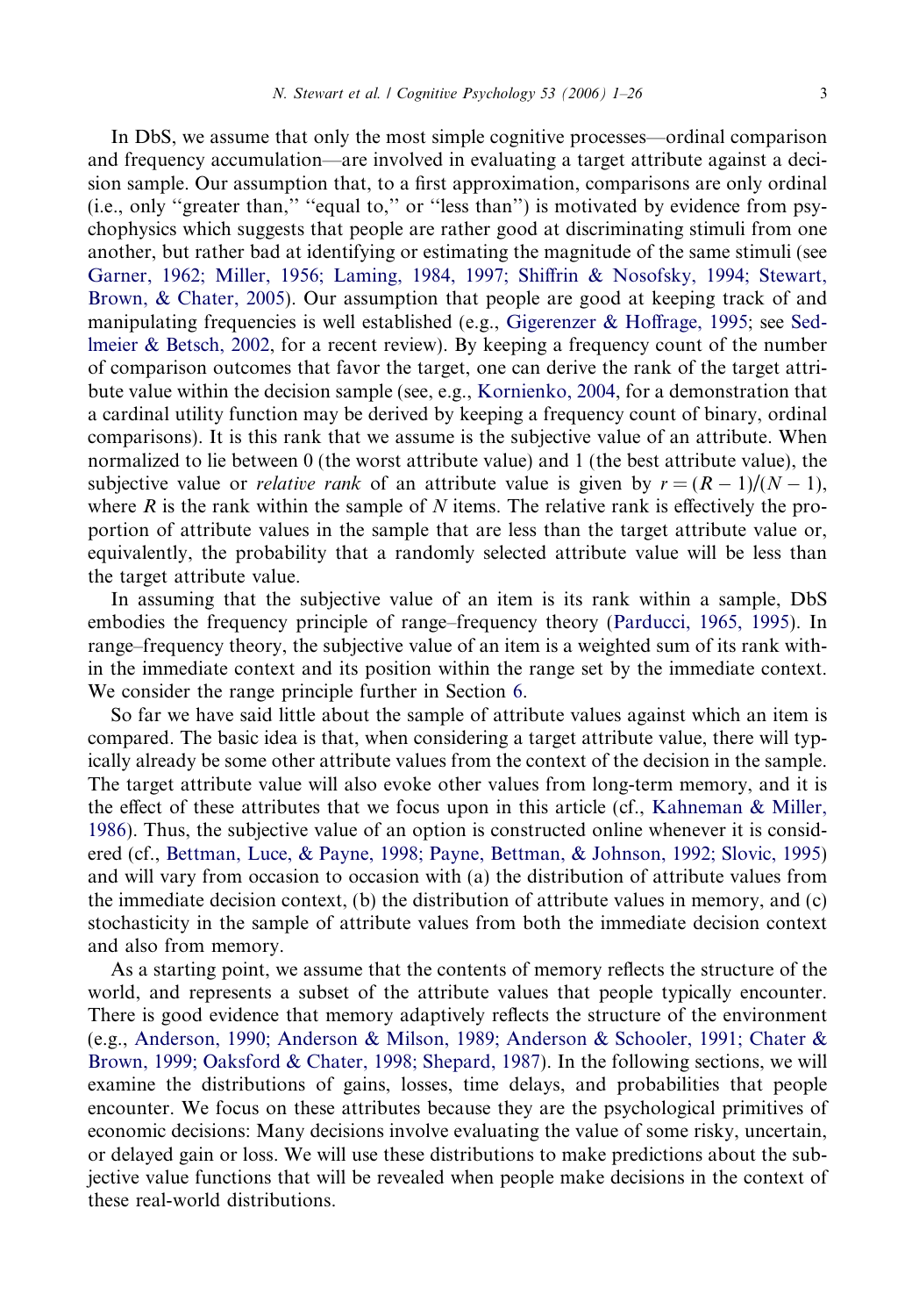## 2. Gains

First, we consider gains. Following [Kahneman and Tversky \(1979\),](#page-23-0) we consider gains and losses separately. Key questions are: (a) What is the distribution of gains in people's memories? (b) What effect will this distribution have on the subjective valuation of gains?

We assume that the decision sample, to which a target gain is compared, is a small, random sample of gains from memory. Of course this random sampling assumption is likely to be incorrect: other factors, such as recency, similarity, and background knowledge will surely play a role. However, in what follows we pursue this random sampling hypothesis as a first approximation.

An approximation to the distribution of gains that people encounter can be revealed by examining credits to people's current (in the UK; checking in the US) bank accounts. [Fig. 1](#page-3-0)A shows the frequency with which credits of different amounts are made. These data are a random sample of one year of credits to current accounts held by a leading UK bank.



<span id="page-3-0"></span>Fig. 1. (A) The distribution of credits to people's current bank accounts. (B) The distribution of debits from people's current bank accounts.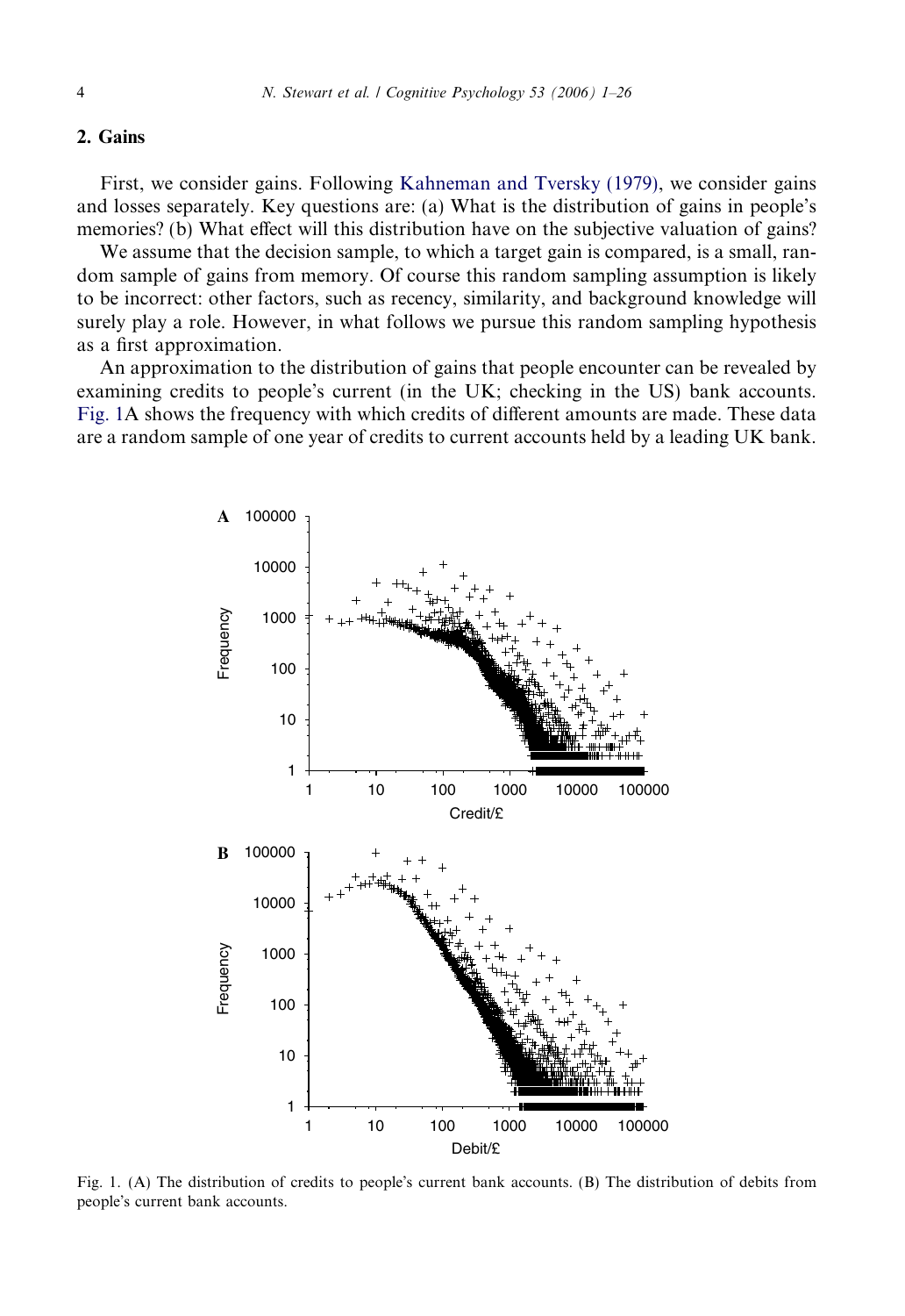Automatic credits were omitted, but all manual payments including direct debits, standing orders, and salary payments were included. The distribution of credits approximately follows a power law, with many small gains and relatively fewer larger gains (the data roughly follow a straight line on the plot of log frequency against log credit). The observation of this power-law relation between event magnitude and event probability is unsurprising, as it is seen in many aspects of the world (see [Bak, 1997](#page-21-0), for a review). For example, natural phenomena such as earthquake energies follow this pattern ([Gutenberg & Richter, 1949;](#page-23-0) [Johnstone & Nava, 1985\)](#page-23-0), as do social phenomena like the size of corporations (Ijiri  $\&$ [Simon, 1977\)](#page-23-0), city sizes, and the frequencies of words within natural language ([Zipf, 1949\)](#page-25-0).

Supposing that the decision sample can contain an unlimited number of exemplars, the subjective value of a target credit within our larger sample of credits is given by its relative rank within this large sample. [Fig. 2](#page-4-0)A plots the relative rank of each credit. Because of the equivalence between the relative rank of a target attribute value and the proportion of



<span id="page-4-0"></span>Fig. 2. (A) The relative rank of credits within the entire population of credits. (B) The relative rank of debits within the entire population of debits.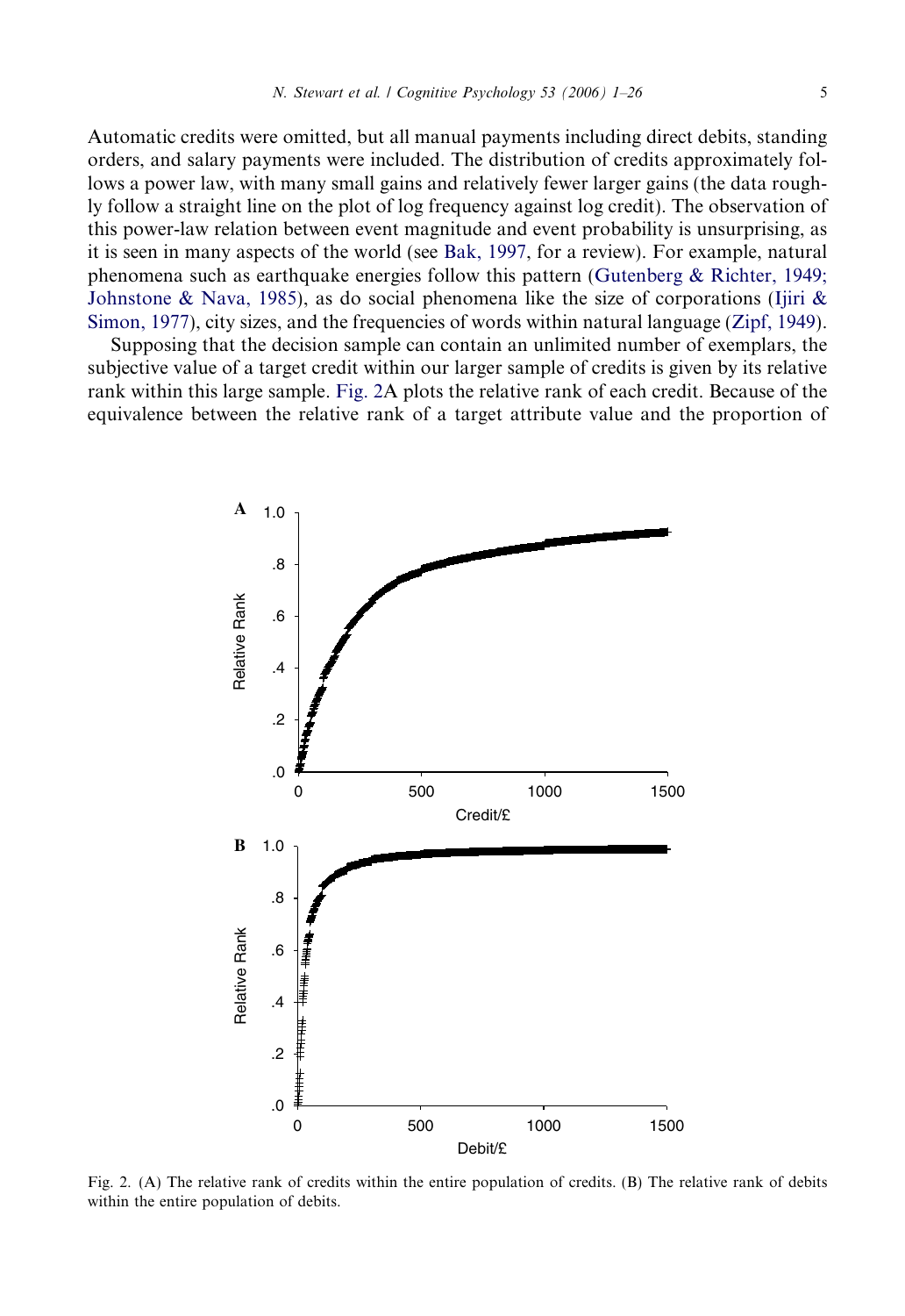attribute values that are smaller than the target, [Fig. 2](#page-4-0)A can also be described as a plot of the cumulative probability of obtaining a gain at least as big as that on the abscissa.

As a direct consequence of the distribution of credits, relative rank is an increasing but negatively accelerating function of the size of the credit. Thus, additional incremental wealth has a diminishing impact on the relative rank of the credits. For example, a credit of £1000 has less than twice the psychological value of a credit of £500. In summary, from only the assumption that people make ordinal comparisons with a sample of values reflecting the positively skewed real-world distribution, DbS predicts that the marginal subjective value of an extra unit of wealth diminishes as wealth increases (i.e., concave utility functions for gains).

If the distribution  $f(g)$  of gains g in the world follows a power-law distribution with power  $\gamma$  (i.e.,  $f(g) = cg^{\gamma}$ , where c is a normalizing constant) then DbS predicts a powerlaw revealed utility function, as the relative rank of  $g$  is given by the cumulative distribution function  $r(g) = c/(1 + \gamma) g^{\gamma+1}$ .

The assumption that gains are fully sampled is unlikely to be true given the well-established finding of a severely limited capacity of short-term memory ([Miller, 1956\)](#page-23-0). However, if a small, randomly drawn sample of gains is considered, then similar predictions follow. The relative rank of an attribute value is determined by the probability that a randomly sampled credit will be less than or equal to that value. Thus, the distribution of relative ranks for a given target and given sample size will be binomial. [Fig. 3](#page-6-0)A illustrates the binomial distribution of relative ranks obtained for a target value of £250 if five items are sampled randomly from the distribution of credits. [Fig. 3](#page-6-0)B illustrates how this binomial distribution will change as a function of the target credit. (Every plane perpendicular to the attribute value axis is a binomial distribution.) As the mean of a binomial distribution is its probability parameter, then [Fig. 2](#page-4-0)A represents the mean relative rank for a target credit, independent of sample size.

[Bordley and LiCalzi \(2000\)](#page-22-0) present an argument that is similar to the DbS account above. In their account, the value of a gain is the probability that it will meet an uncertain target. Thus, the value of the gain depends on its location within the distribution of target values. Bordley and LiCalzi do not give a detailed psychological account of the origin of the distribution of the target values, but do suggest that they result from uncertainty over which targets are necessary to achieve higher superordinate goals. They assume that people select an outcome to maximize the probability of meeting this target and show that this approach makes the same predictions as expected utility. This approach is similar to DbS in that the subjective value of a target attribute depends upon its ordinal position in some reference distribution, but differs from DbS in assuming that the reference distribution reflects an uncertain aspiration level rather than the real-world distribution of gains.

In summary, DbS predicts a power-law utility function modulated by binomially distributed noise. The power-law function is a result of memory reflecting the scale-free distribution of credits observed in the environment, and the binomial noise is the result of a sampling process. This motivation of this prediction stands in contrast to descriptive models, which simply assume a curvature of the utility function, rather than explaining it. For example, in prospect theory ([Kahneman & Tversky, 1979; Tversky & Kahneman,](#page-23-0) [1992\)](#page-23-0) the curvature of the utility function describes risk aversion. Here, we have independently motivated the curvature, and risk aversion will follow as a consequence of this curvature.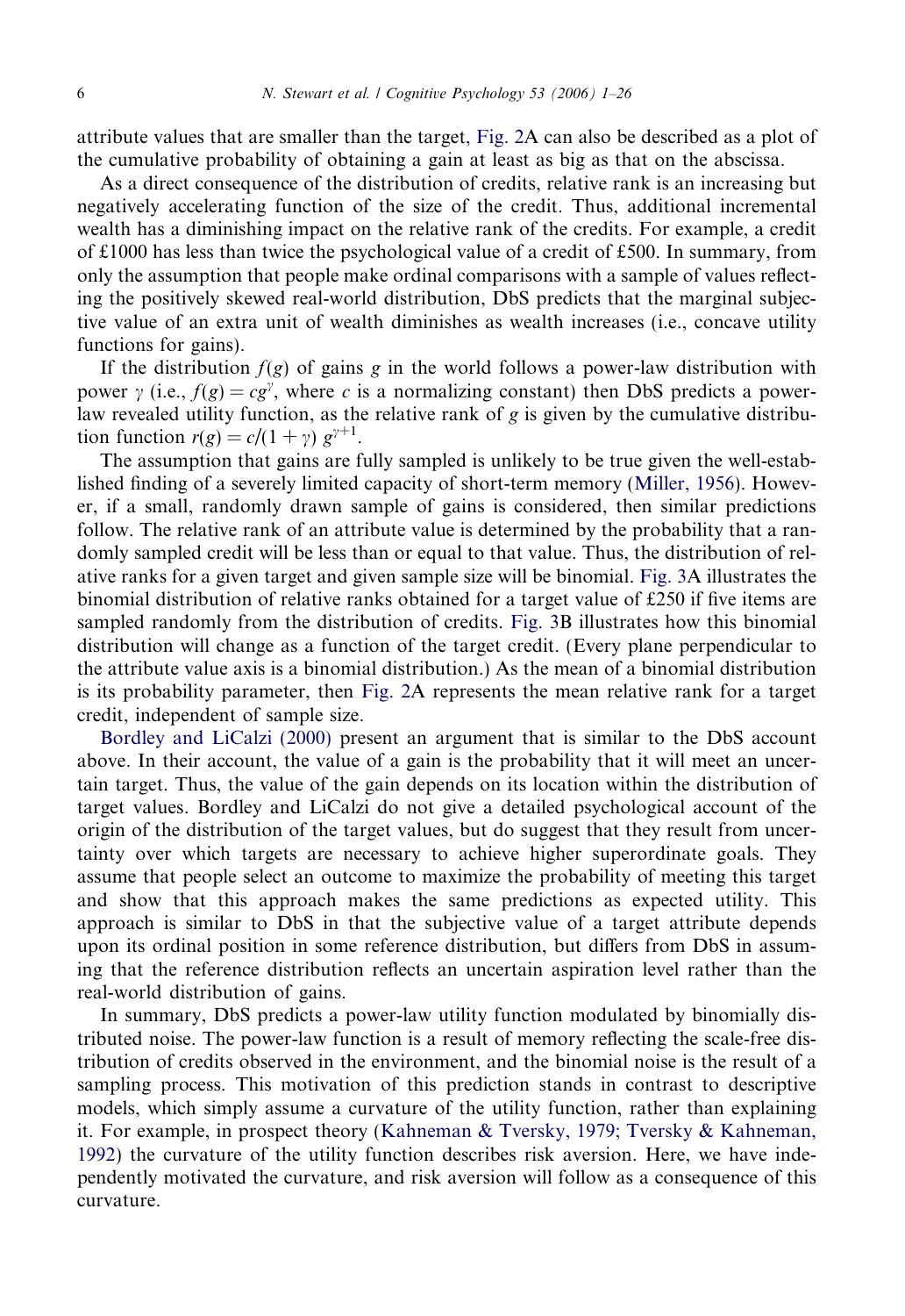

Fig. 3. (A) The distribution of relative ranks for a target credit of £250. (B) The distribution of relative ranks as a function of the target credit. Sample size  $= 5$ .

#### 3. Losses

<span id="page-6-0"></span>We carried out a parallel analysis for losses. [Fig. 1](#page-3-0)B shows how the frequency with which debits are made from current bank accounts depends on the magnitude of the debit. Like gains, the distribution of losses also follows a power law, with many small losses and relatively few large losses. The mean relative rank of losses (for any sample size) can be derived as for gains, and is illustrated in [Fig. 2B](#page-4-0). As before, incremental loss produces a diminishing rise in relative rank. A comparison with gains reveals an interesting prediction. There are relatively more small losses compared to small gains (as reflected in the differing best fitting powers of  $-0.93$  for gains and  $-0.96$  for losses). This makes intuitive sense: One is paid in a lump sum (e.g., a monthly salary) which one spends on many things (e.g., mortgage, grocery bills, etc.). Because of this asymmetry, a loss of a given magnitude will have a higher relative rank than that of a gain of the same monetary amount. Of course, this conclusion, that losses loom larger than gains, is exactly that embodied in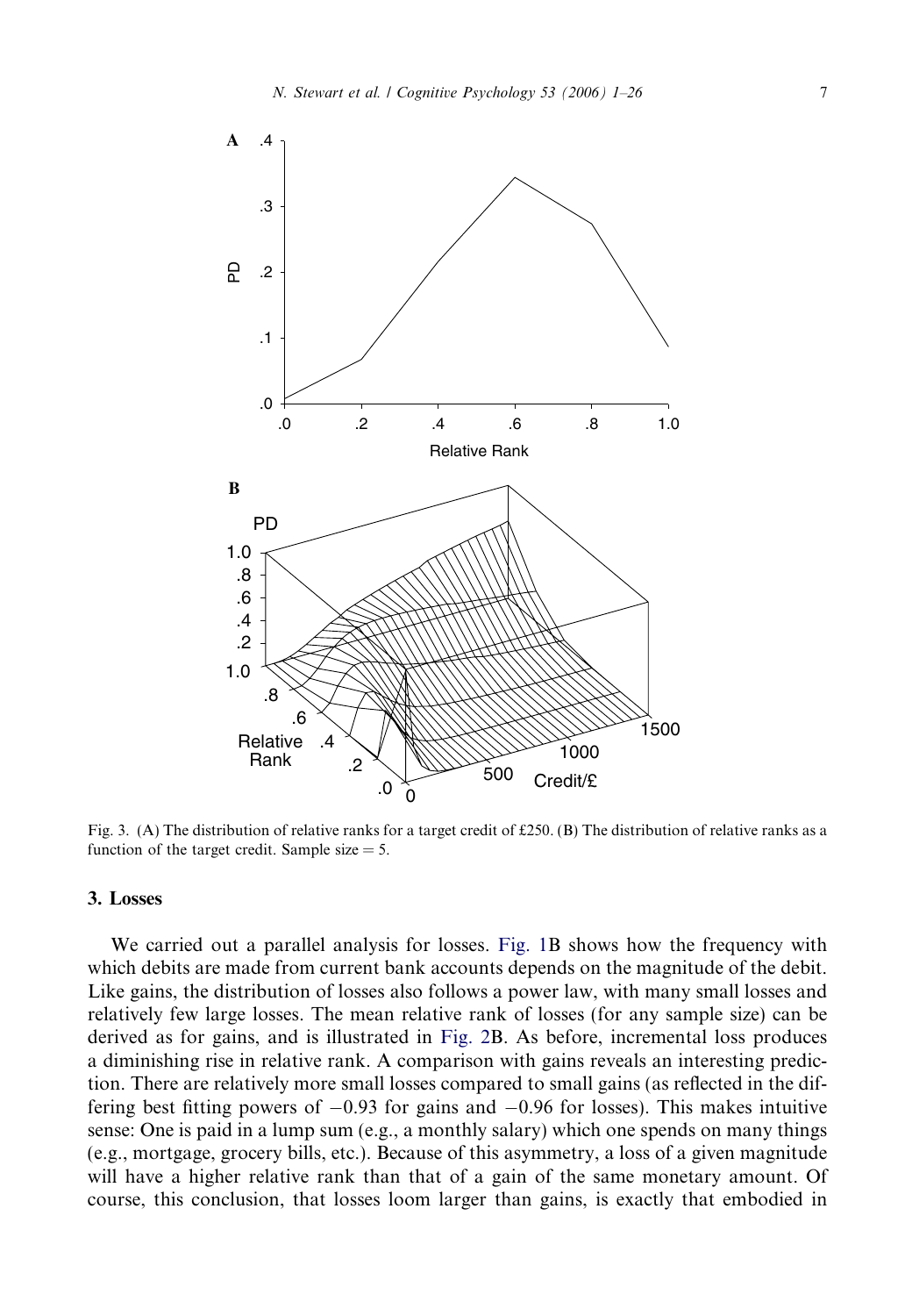

<span id="page-7-0"></span>Fig. 4. (A) The relative ranks of 9756 prices from a UK supermarket. (B) The relative ranks of the prices of bread. (C) The relative ranks of the prices of chocolate.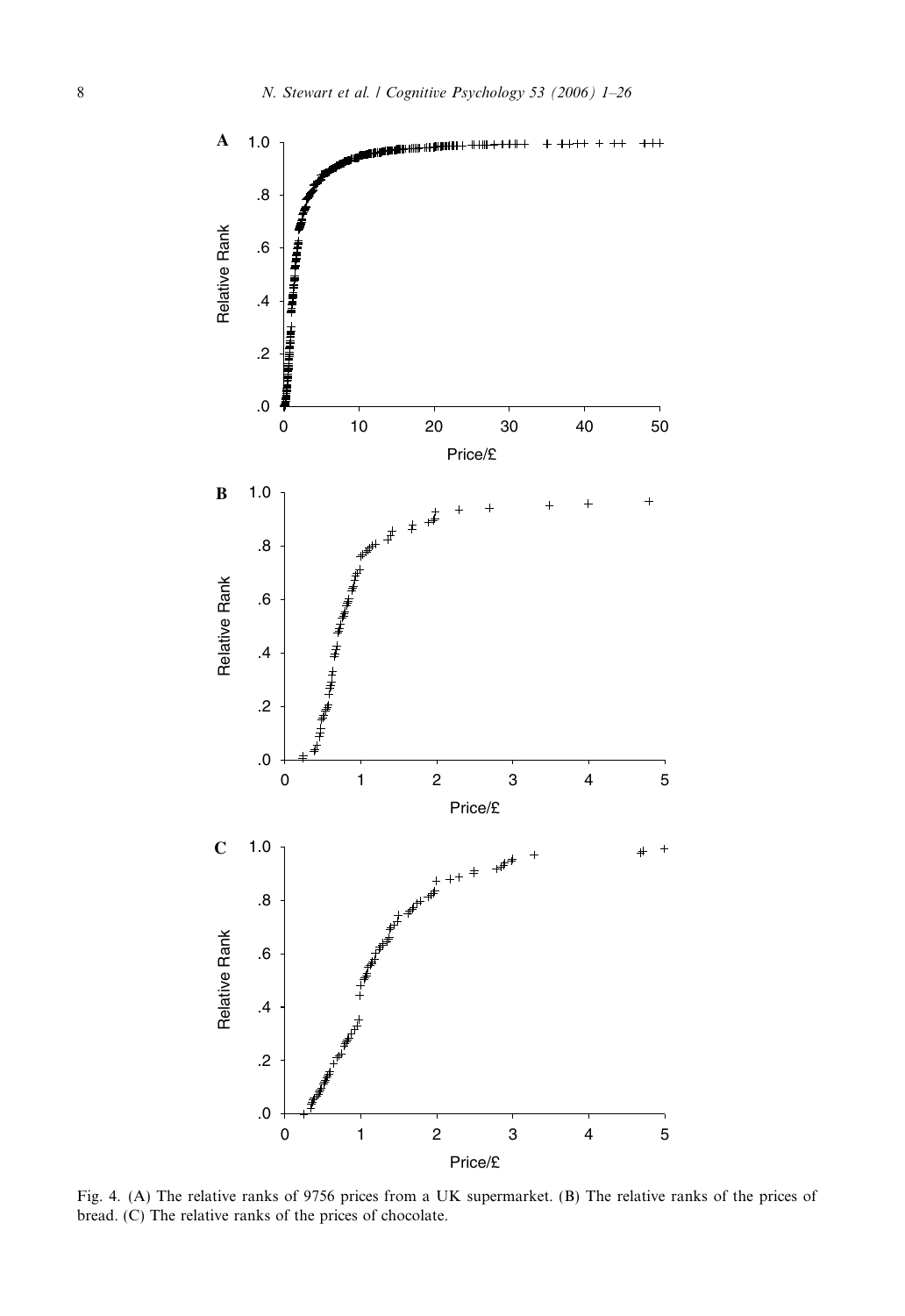[Kahneman and Tversky's \(1979\)](#page-23-0) prospect theory. DbS predicts this asymmetry in behavior because there is an asymmetry in the natural real-world distribution of gains and losses.

[Friedman \(1989\)](#page-22-0) gives an argument related to DbS. Friedman assumes that there are more small gains and losses than large gains and losses, consistent with our data on credits and debits. He further assumes that we have a limited capacity for sensitivity to these gains and losses (because of time, memory, and other cognitive constraints) which we distribute over the most likely outcomes: We are assumed to be more sensitive to small gains and losses because there are more of them. This is consistent with our DbS account according to which people are sensitive to small gains and losses because they are more numerous and hence more frequently sampled. Friedman proves that these two assumptions are sufficient to produce an S-shaped approximation to the true, conventional, concave utility function with the point of inflection at current wealth.

One might wonder whether the positively skewed distributions of gains and losses will be found else where or whether they are specific to bank accounts. One reason to expect that these positively skewed distributions will occur in many contexts is the ubiquity of power law distributions. Another is that we found positively skewed distributions in other domains. For example, we have also examined the distribution of prices in UK supermarkets. [Fig. 4](#page-7-0)A shows the relative ranks for a large number of prices in the supermarket. [Figs. 4B](#page-7-0) and C show two examples of the relative ranks calculated for bread and chocolate products. In almost all of the cases we have examined, we have found positively skewed distribution of prices, which leads to a concave function for relative ranks.

## 4. Time

We seek a uniform account of behavior across a wide variety of domains. There is evidence that the processing of number and time may rely upon a common cortical resource ([Walsh, 2003\)](#page-25-0). Thus, the treatment of temporal delays that we offer here is the same as that outlined above for gains and losses. More specifically, the subjective value of a target temporal delay will be determined in the context of a decision sample of other temporal delays.

We argue that DbS explains of some of the key temporal anomalies reviewed by [Loe](#page-23-0)[wenstein and Thaler \(1989\).](#page-23-0) As before, we assume that the distribution of delays in memory reflects the distribution in the real world. To obtain a crude approximation, our colleague, Stian Reimers, collected the number of hits produced by an internet search engine [\(http://www.google.com](http://www.google.com)) when prompted with various temporal delays. We accumulated hits over different search strings representing the same period (e.g., "a day," "one day," "1 day," "24 hours") for intervals between 1 day and 1 year. [Fig. 5](#page-9-0) plots the frequency of different temporal intervals as a function of their magnitude. As for gains and losses, the distribution approximately follows a power law (replicating the findings of [Pollmann, 1998](#page-24-0); and [Pollmann & Baayen, 2001;](#page-24-0) who used different sources of data and time periods). The best fitting slope for this distribution, and those obtained by Pollmann from other corpora with other ranges, are listed in [Table 1.](#page-9-0) (Power laws also describe the time intervals between repetitions of words in New York Times headlines, words in parental utterances to children, and e-mails from particular correspondents in Anderson's mail box, [Anderson & Schooler, 1991](#page-21-0)).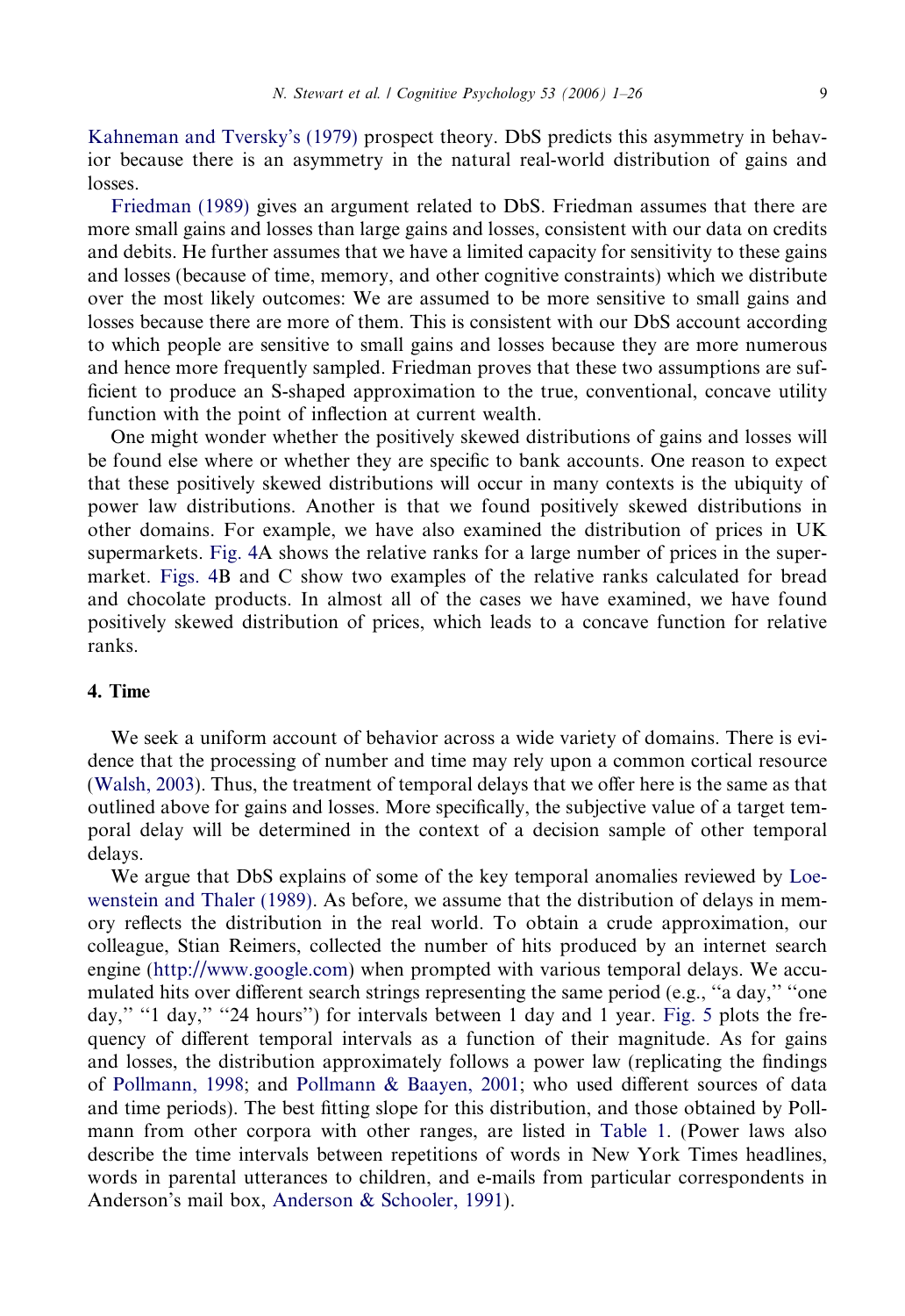

Fig. 5. The distribution of time delays on the internet.

Table 1 Best fitting powers for power-law fits to the distribution of delays in several corpora

| Source                                                 | Range     | Best fitting power |
|--------------------------------------------------------|-----------|--------------------|
| Telegraph                                              | 30 days   | $-1.7$             |
| Google hits                                            | 1 year    | $-1.5$             |
| Frankfurter Allgmeine Zeitung NRC/Handelsblad          | 500 years | $-1.4$             |
| International Herald Tribune (Pollmann & Baayen, 2001) |           |                    |

## 4.1. Hyperbolic temporal discounting

[Fig. 6](#page-10-0) shows the mean relative rank assigned to each delay as a function of delay magnitude assuming random sampling from the distribution in [Fig. 5](#page-9-0). Incremental delay has a diminishing effect, just as for gains and losses. DbS predicts a specific form for the mean relative rank of a delay as a function of its magnitude. A straight line provides a better fit to a log–log plot of the distribution of temporal intervals [\(Fig. 5](#page-9-0)) than it does to a linearlog plot, indicating that a power law function describes the distribution of intervals better than an exponential function. Approximating the distribution of times  $t$  with a power law  $f(t) = c t^{-\tau}$  gives the cumulative distribution function, which is the mean relative rank function, of  $r(t) = ct^{1-\tau}/(1-\tau)$ . Thus, DbS predicts power-law temporal discounting, in which the discount rate decreases over time, rather than the normative exponential discounting, where the discount rate is constant. It is experimentally well established that people's discount rate does indeed decrease over time [\(Kirby, 1997; Benzion, Rapoport,](#page-23-0) [& Yagil, 1989; Thaler, 1981\)](#page-23-0).

<span id="page-9-0"></span>As estimates of  $\tau$  range from  $-1.7$  to  $-1.4$  (see [Table 1](#page-9-0)), estimates of the power of the discounting function will range from  $-0.7$  to  $-0.4$ . A power of  $-1.0$  gives hyperbolic discounting and therefore DbS predicts sub-hyperbolic discounting. This differs from hyperbolic discounting in that it predicts that people will not discount long delays as much as is predicted either by hyperbolic or exponential discounting. Just such a finding is reported by [Myerson and Green \(1995\) and Simpson and Vuchinich \(2000\).](#page-23-0)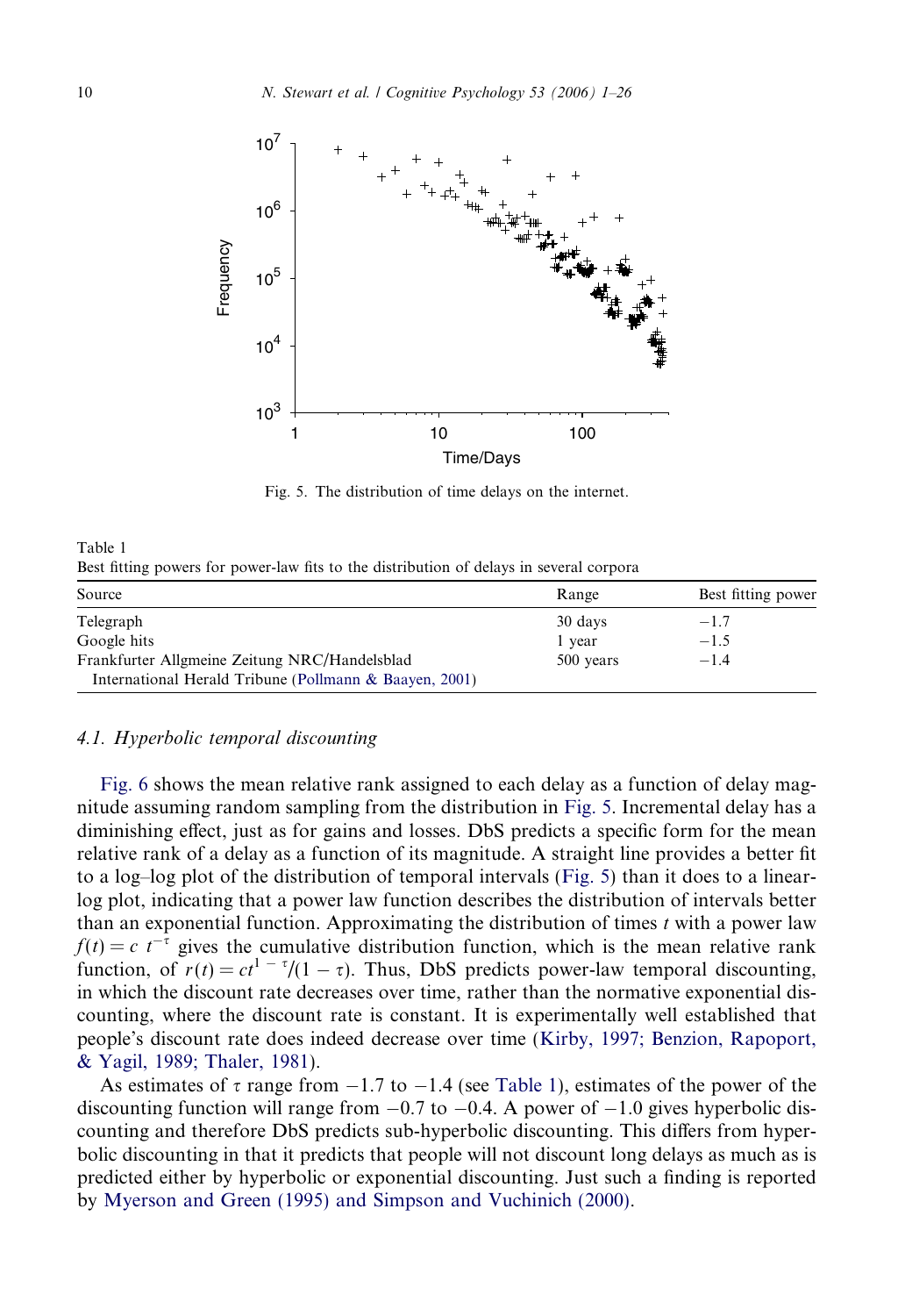

Fig. 6. The distribution of relative ranks of delays within the entire population of delays.

#### 4.2. Discount rate depends on the magnitude of the gain

Discount rate decreases with the magnitude of the gain on offer (e.g., [Benzion et al.,](#page-22-0) [1989; Green, Myerson, & McFadden, 1997](#page-22-0); Holcomb & Nelson, 1989, as cited in [Loe](#page-23-0)[wenstein & Thaler, 1989; Thaler, 1981](#page-23-0)). If magnitudes are sampled at random from memory then DbS does not account for this phenomenon. If it is assumed that similarity plays a role in the sampling process, DbS can offer an account. There must be a positive correlation between the delay until a gain and the size of the gain in the world: As large gains are less frequent than small gains, the average delay between large gains must be larger than the delay between small gains. Assume that people sample large delays when considering large gains, because large gains and large delays were associated in the past. In this context of large delays, the target delay will receive a low relative rank compared to the case when the sample comprises small delays. In other words, in the context of delays evoked by the large gain, the given target delay will seem less bad, and thus be discounted less. We return to the issue of similarity sampling in Section [6](#page-18-0).

#### 4.3. Discount rate is greater for gains than losses

[Thaler \(1981\)](#page-24-0) found that discount rates were higher for gains than for losses of equivalent magnitude. In any account where losses loom larger than gains, including DbS, the discount rate for gains will appear higher. This is because the discount rate depends not only on the discounting function but also upon the curvature of the utility function. Consider the discount rate implied by an indifference between  $\pounds x$  now and the larger amount  $\pounds y$  delayed by time t. With a power law utility function  $u(x) = x^{\gamma}$  and any discount function  $f(t)$ ,

$$
x^{\gamma} = y^{\gamma}f(t)
$$

<span id="page-10-0"></span>gives a discount rate of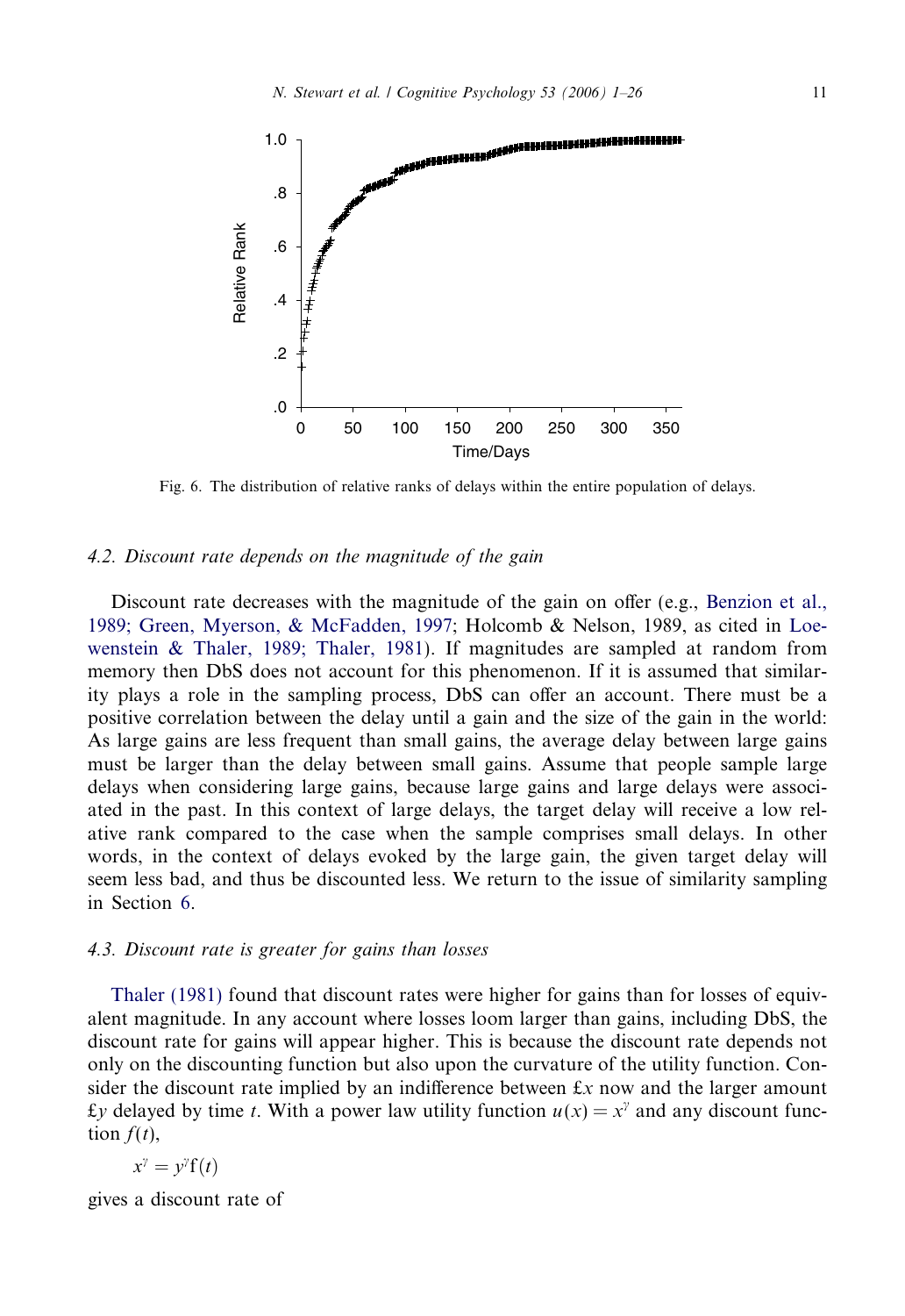$$
\frac{x}{y} = (f(t))^{\frac{1}{y}}.
$$

The discount rate incorporates the curvature of the utility function (e.g., [Benzion et al.,](#page-22-0) [1989; Mazur, 1987; Thaler, 1981](#page-22-0); but see [Chapman, 1996](#page-22-0), for a separation, and also [Kirby](#page-23-0) [& Santiesteban, 2003;](#page-23-0) though this example does not involve gains and losses). Thus, if the curvature  $\gamma$  is larger for losses, the discount rate will be smaller. Note that, even if the free parameter(s) of a utility function are fitted at the same time as the free parameter(s) of the discounting function and differences in the discounting parameters are found, one cannot be sure that the difference in discounting parameters reflects different discounting of gains and losses. [Johnson and Bickel \(2005\)](#page-23-0) found that, when fitting a hyperbolic-like discounting function of the form  $x/y = 1/(1 + kt)^s$ , the k and s free parameters were correlated. The equivalence of s in this form with  $\gamma$  in the above form means that if  $\gamma$  is different for gains and losses,  $k$  will also differ for gains and losses even if gains and losses are discounted in exactly the same way.

## 4.4. DbS and working memory load

The DbS explanation of the shape of the temporal discounting function is that the subjective value of a target delay is derived from comparisons with a sample of delays from memory. In support of this, a working-memory load has been found to affect temporal discounting. With a larger working-memory load, discounting of delayed gains is greater [\(Hinson, Jameson, & Whitney, 2003](#page-23-0)). According to DbS, a larger working memory load should reduce the number of items in the decision sample. In turn, this means that, in the absence of other larger delays from memory, the delay associated with a delayed outcome will seem particularly bad in comparison to only the zero delay of an immediate outcome. Thus, DbS correctly predicts the finding of greater discounting when working memory is loaded.

#### 4.5. Summary

We do not suggest that DbS can offer an account of all of the intertemporal choice phenomena reported in the literature. There are surely other important psychological factors at play, such as savoring and dread (e.g., [Loewenstein, 1987](#page-23-0)) and mental accounting (e.g., [Shefrin & Thaler, 1988; Prelec & Loewenstein, 1998\)](#page-24-0). However, DbS can explain why discounting is (sub)hyperbolic and, with a plausible modification (assuming that similarity sampling rather than random sampling), can explain why the discount rate is reduced for larger amounts of money. Finally, because the curvature of the utility function is often combined within the measure of discount rate, DbS (and presumably other models) can explain why gains are discounted more heavily than losses.

#### 5. Risk

We treat probability in the same way as we have treated gains, losses, and delays. We will argue that the distribution of probabilities that people experience is such that small probabilities will be over weighted and large probabilities will be under weighted. In other words, subjective probability is an inverse S-shaped function of actual probability (e.g.,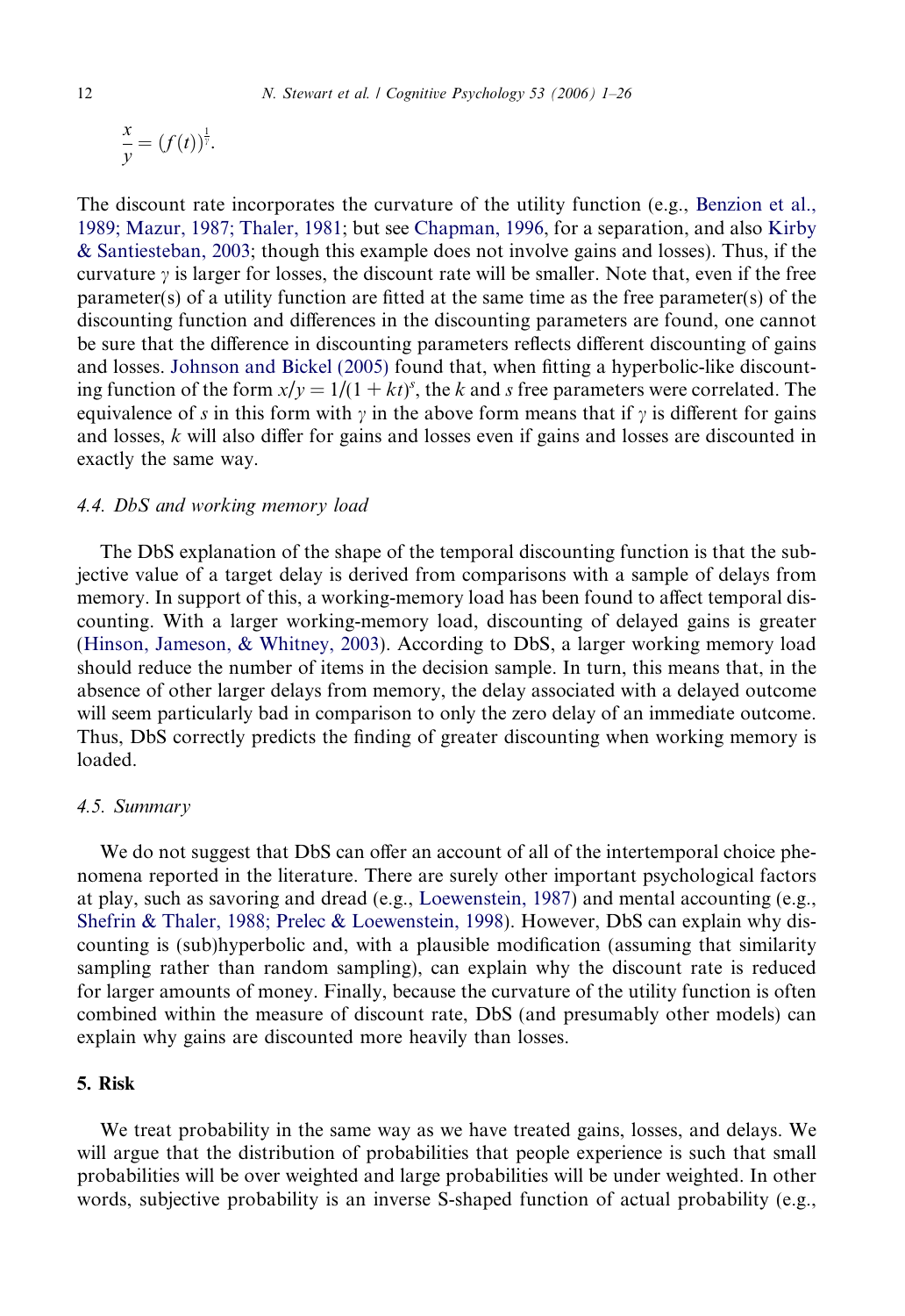[Abdellaoui, 2000; Bleichrodt & Pinto, 2000; Gonzalez & Wu, 1999; Kahneman & Tversky,](#page-21-0) [1979; Prelec, 1998; Tversky & Kahneman, 1992; Wu & Gonzalez, 1996, 1999;](#page-21-0) but see [Hertwig, Barron, Weber, & Erev, 2004](#page-23-0), for the opposite pattern for small probabilities when probabilities are experienced as the number of successful outcomes over a series of trials).

There is some evidence that probabilities (or frequencies) are compared with attribute values retrieved from memory. [Dougherty and Hunter \(2003a, 2003b\)](#page-22-0) found correlation between working memory span and probability judgments. Larger working memory spans coincided with less subadditivity. (Subadditivity is the extent to which the judged probabilities of a set of mutually exclusive, exhaustive events sum to greater than 1.) Further, time constraints increased subadditivity. They argued that these data are consistent with a model where larger working memory and longer time allows target probabilities to be compared to a larger pool of sampled probabilities. Together with the finding that the particular frequencies with which the items were experienced affected the probability judgments, this is strong evidence that probabilities are judged in comparison to a decision sample.

There is one striking difference between the distributions of gains, losses and delays, and the distribution of probabilities: Probabilities are bounded to be between 0 and 1, and thus cannot follow a power-law distribution. Here, we shall argue that there are more cognitively relevant events with small and large probabilities than with mid-range probabilities. Specifically, we shall present four arguments. Each leads to the same conclusion: that small probabilities will be overestimated and large probabilities underestimated in a DbS framework.

## 5.1. The distribution of probability phrases

As with time and money, here we attempt to find a proxy for the distribution of probabilities in long-term memory from which people sample when they evaluate a target probability. Because people prefer to give verbal rather than numerical descriptions of probabilities ([Beyth-Marom, 1982; Brun & Teigen, 1988; Budescu & Wallsten, 1985;](#page-22-0) [Erev & Cohen, 1990; Olson & Budescu, 1997; Wallsten, Budescu, Zwick, & Kemp,](#page-22-0) [1993](#page-22-0)), use many different verbal labels [\(Budescu, Weinberg, & Wallsten, 1988; Karelitz](#page-22-0) [& Budescu, 2004\)](#page-22-0), and find it about as easy to reason with verbal or numerical descrip-tions of probabilities (see [Budescu & Wallsten, 1995](#page-22-0), for a review) we chose to analyze the frequency with which verbal phrases occurred in natural language. As before, we assume that the availability of probabilities in memory reflects this real world distribution.

[Karelitz and Budescu \(2004\)](#page-23-0) asked 20 participants to ''select phrases that spanned the whole probability range and that they also used in their everyday lives'' (p. 29). We used the 71 different phrases that their participants generated in our analysis. For each phrase, we attempted to determine two things: (a) the numerical probability equivalent of the phrase, and (b) the frequency with the phrase is used to describe probabilities in natural language.

There is already a literature that attempts to relate numerical probabilities and verbal phrases (see [Budescu & Wallsten, 1995](#page-22-0), for a review). Here, we simply asked 40 participants to imagine that a truthful person had used each phrase to describe the probability of winning an urn draw by drawing a red ball from 100 balls in total. For each phrase,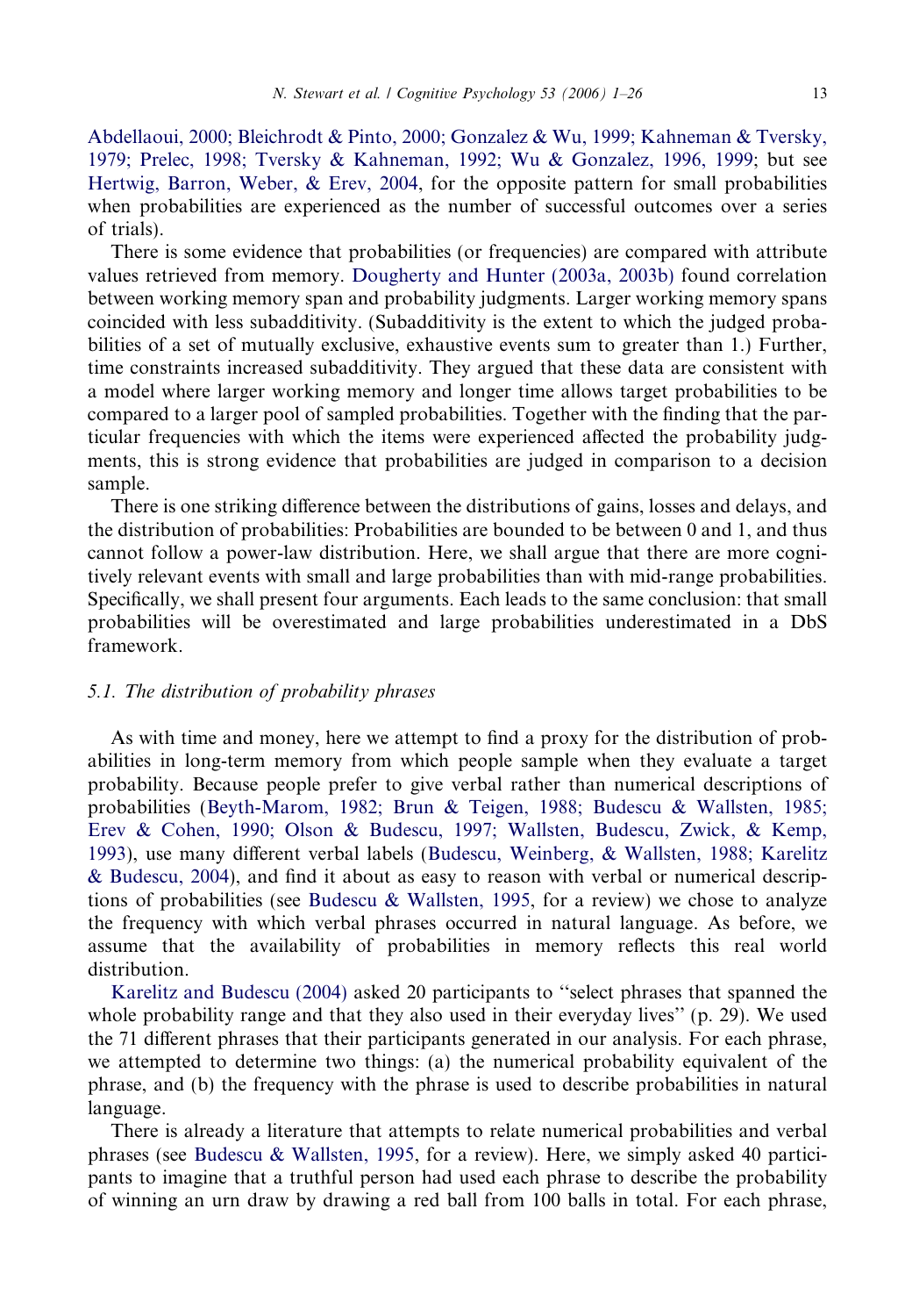participants were asked to say how many red balls (between 0 and 100 inclusive) the phrases suggested were in the urn. For each participant, phrases were presented in a different random order. [Table 2](#page-14-0) shows the mean and standard deviation of the probability attached to each phrases. Out of a total of 2840 responses, 121 lay two interquartile ranges outside the upper and lower quartiles and were deleted as outliers. Their deletion does not affect the qualitative pattern of the results. Where our phrases overlap with those of other researchers [\(Beyth-Marom, 1982; Budescu & Wallsten, 1985; Clarke, Ruffin, Hill, & Bea](#page-22-0)[men, 1992; Reagan, Mosteller, & Youtz, 1989\)](#page-22-0) there is reasonable agreement on the numerical equivalents.

To estimate the frequency of the phrases in natural language, we searched the British National Corpus (BNC) World Edition [\(http://www.natcorp.ox.ac.uk/index.html\)](http://www.natcorp.ox.ac.uk/index.html). There are about 100 million words in the BNC, which was designed to be representative of spoken and written English. The frequency with which each phrase occurred is listed in [Table](#page-14-0) [2.](#page-14-0) Where one phrases is a sub-phrase of another (e.g., 'certain' is a sub-phrase of 'fairly certain'), then the frequency of the sub-phrase was counted ignoring occurrences of the subsuming phrase. Because some of the phrases also occur in natural language outside the context of probability description, a random sample of twenty occurrences was analyzed for each phrase to estimate the proportion of the time that the phrases was used to describe a probability. The product of the frequency of occurrence and the proportion of times a phrase is used to describe a probability was calculated to give the frequency with which each phrase was used to describe a probability. (Omitting this weighting does not alter qualitative pattern described below.)

[Fig. 7](#page-15-0) plots the relative rank of each phrase against the probability that best represents it. Because very small (or zero) and very large (or certain) probabilities are more frequent than for midrange probabilities, the function has an inverse S-shape. Because large probabilities are more frequent than small probabilities the point at which probability judgments would be accurately calibrated (i.e., at which the subjective probability function crosses the line  $y = x$ ) is less than  $p = .5$ . When the function  $w(p) = p^{\beta}/p^{\beta}$  $((p^{\beta} + (1-p)^{\beta})^{1/\beta})$  is fitted to these data, the best estimate for  $\beta$  is .59 ( $r^2 = .92$ ). The range of  $\beta$  values for which 90% of the variance is captured is .46–.67. This range coincides reasonably well with  $\beta$  values found by [Camerer and Ho \(1994,](#page-22-0)  $\beta = .56$ ), Tversky [and Kahneman \(1992,](#page-22-0)  $\beta = .61$ ) and Wu and Gonzalez (1996,  $\beta = .71$ ). In other words, there is good agreement between the function we have derived here using the distribution of probability phrases in natural language and those that best describe choices between gambles.

[Table 2](#page-14-0) shows that the numerical values assigned to many probability phrases are quite variable. This finding is well established in the literature (see Budescu  $\&$  Wallsten, 1995). Thus, the positioning of each probability phrase on the abscissa of [Fig. 7](#page-15-0) is subject to some noise. However, if one instead smears out the contribution to the increase in relative rank due to each phrase over the full distribution of numerical probability equivalents for each phrase, rather than just using the mean equivalent, a very similar inverse S-shaped function is found.

## 5.2. The distribution of probabilities in experiments

[Brown and Qian \(2004\)](#page-22-0) examined the distribution of probabilities used in experiments designed to elicit the form of the probability weighting function in decision making under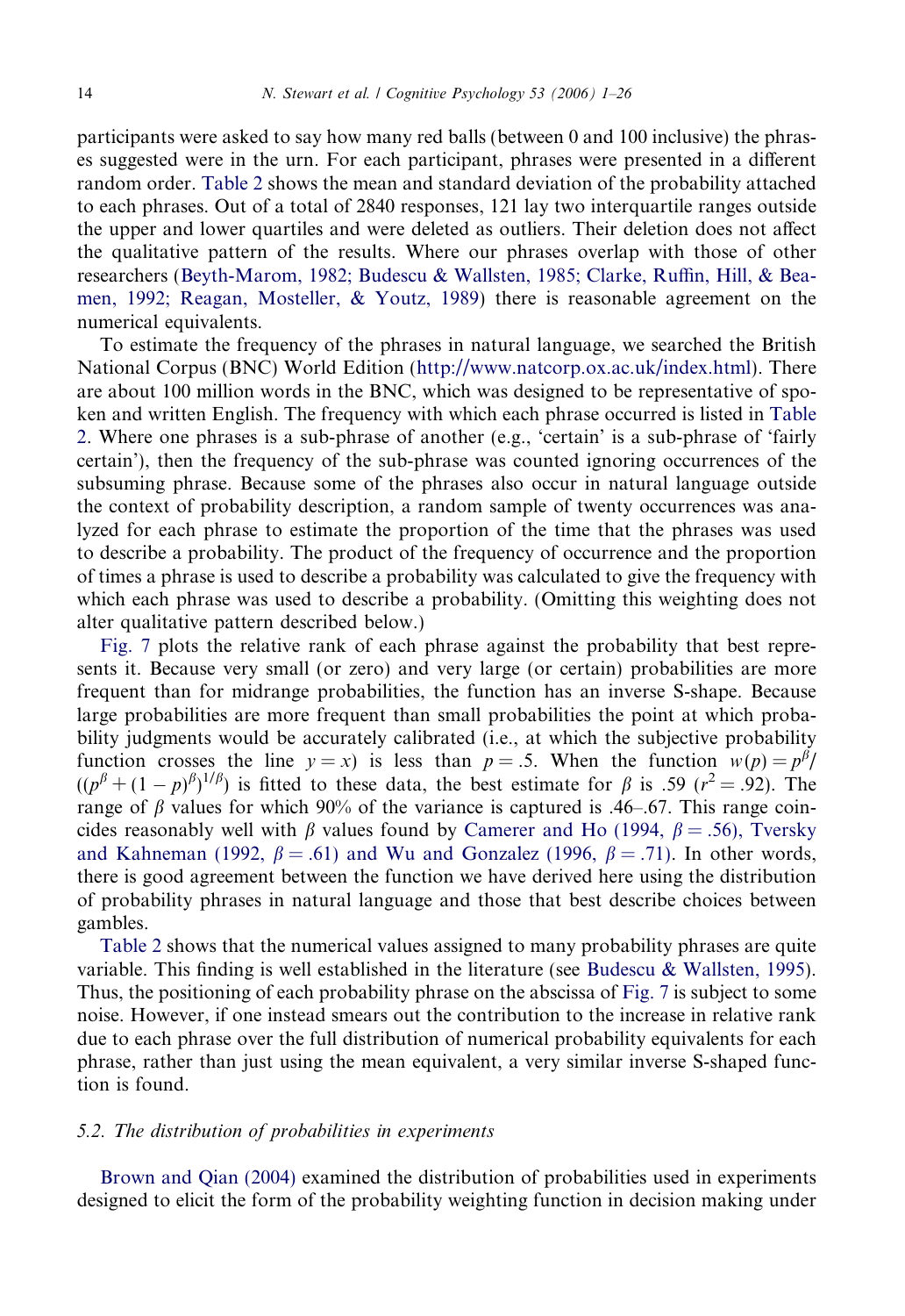Table 2 Judged numerical equivalents and BNC frequencies of probability phrases

| $\boldsymbol{M}$<br>SD<br><b>IQR</b><br>Raw<br>Proportion of<br>Mdn<br>Adjusted<br>probability uses<br>frequency<br>frequency<br>0.00<br>0.0<br>0.0<br>6170<br>1.00<br>6170<br>Impossible<br>0.00<br>Not possible<br>0.00<br>0.00<br>0.0<br>0.0<br>1217<br>1.00<br>1217<br>0.0<br>.60<br>320<br>No chance<br>0.00<br>0.00<br>$0.0\,$<br>534<br>0.00<br>0.0<br>48,217<br>.80<br>38574<br>0.00<br>$0.0\,$<br>Never<br>3.76<br>3.0<br>3.0<br>20<br>.95<br>19<br>Extremely doubtful<br>2.81<br>3.79<br>2.5<br>4.0<br>486<br>.90<br>437<br>Almost impossible<br>3.19<br>3.0<br>7.5<br>Pretty impossible<br>5.36<br>5.86<br>2<br>1.00<br>2<br>$\boldsymbol{0}$<br>Almost unfeasible<br>5.0<br>8.0<br>.00<br>$\boldsymbol{0}$<br>6.33<br>6.14<br>7.11<br>5.08<br>5.0<br>5.0<br>172<br>1.00<br>172<br>Highly unlikely<br>Highly improbable<br>7.31<br>5.17<br>5.0<br>5.0<br>27<br>27<br>1.00<br>Very doubtful<br>8.08<br>5.73<br>5.0<br>5.0<br>66<br>63<br>.95<br>Very unlikely<br>8.25<br>4.58<br>9.5<br>5.0<br>157<br>1.00<br>157<br>Little chance<br>11.75<br>7.38<br>273<br>.80<br>10.0<br>10.0<br>218<br>Faint possibility<br>11.89<br>8.71<br>10.0<br>15.0<br>7<br>1.00<br>7<br>$\mathbf{1}$<br>8.57<br>10.0<br>$\mathbf{1}$<br>Pretty doubtful<br>13.20<br>12.25<br>1.00<br>13.28<br>11.22<br>15.0<br>340<br>340<br>Improbable<br>10.0<br>1.00<br>8.03<br>20<br>19<br>Small chance<br>14.43<br>10.0<br>10.0<br>.95<br>14.51<br>9.63<br>12.5<br>$\boldsymbol{0}$<br>.00<br>0<br>Not very feasible<br>10.0<br>455<br>455<br>Not likely<br>15.38<br>10.23<br>15.0<br>15.0<br>1.00<br>Slight possibility<br>16.22<br>10.98<br>15.0<br>12.0<br>3<br>1.00<br>3<br>Doubtful<br>16.75<br>10.72<br>15.0<br>15.0<br>1303<br>.25<br>326<br>1.00<br>Quite doubtful<br>17.00<br>9.51<br>20.0<br>10.0<br>1<br>1<br>5<br>10.17<br>15.0<br>6<br>.83<br>Pretty unlikely<br>17.08<br>15.0<br>5099<br>5099<br>1.00<br>Unlikely<br>17.38<br>11.55<br>15.0<br>17.5<br>Not very likely<br>17.72<br>11.71<br>15.0<br>15.0<br>18<br>1.00<br>18<br>Rather unlikely<br>19.53<br>12.71<br>20.0<br>$20.0\,$<br>17<br>1.00<br>17<br>5<br>20.93<br>17.01<br>21.3<br>5<br>Slight chance<br>15.0<br>1.00<br>$\boldsymbol{0}$<br>$\boldsymbol{0}$<br>Slight probability<br>21.48<br>16.22<br>15.0<br>20.0<br>.00<br>20.0<br>35.0<br>48<br>.20<br>10<br>Against the odds<br>23.46<br>17.04<br>28.49<br>17.97<br>25.0<br>29.0<br>3093<br>.22<br>680<br>A chance<br>25.0<br>21.3<br>1.00<br>$\overline{c}$<br>Little likely<br>29.58<br>18.07<br>2<br>A possibility<br>32.85<br>30.0<br>35.0<br>638<br>.70<br>447<br>20.12<br>Uncertain<br>37.63<br>16.39<br>45.0<br>26.3<br>4608<br>.15<br>691<br>31,550<br>.20<br>6310<br>Possible<br>42.69<br>16.24<br>50.0<br>20.0<br>42.87<br>23.72<br>40.0<br>30.0<br>16<br>.13<br>2<br>Little uncertain<br>45.66<br>50.0<br>10.0<br>6064<br>.20<br>1213<br>Maybe<br>10.28<br>50.0<br>.25<br>Even odds<br>50.00<br>0.00<br>$0.0\,$<br>4<br>1<br>9<br>1.00<br>9<br>Fifty-fifty chance<br>50.00<br>0.00<br>50.0<br>$0.0\,$<br>0.46<br>Toss-up<br>50.00<br>0.00<br>50.0<br>$0.0\,$<br>13<br>6<br>Medium likelihood<br>50.0<br>.00<br>$\boldsymbol{0}$<br>50.00<br>0.00<br>0.0<br>$\boldsymbol{0}$<br>57<br>.35<br>20<br>Fair chance<br>53.22<br>11.77<br>50.0<br>10.0<br>Fair possibility<br>50.0<br>53.86<br>10.17<br>10.0<br>$\boldsymbol{0}$<br>$.00\,$<br>0<br>50.5<br>$.00\,$<br>Fair probability<br>58.98<br>13.85<br>20.0<br>$\boldsymbol{0}$<br>$\boldsymbol{0}$<br>Quite possible<br>59.93<br>16.39<br>60.0<br>20.0<br>234<br>.60<br>140<br>$.00\,$<br>More likely<br>63.90<br>9.36<br>60.0<br>10.0<br>3556<br>$\boldsymbol{0}$<br>Probable<br>9.88<br>65.0<br>10.0<br>1177<br>.90<br>1059<br>64.26<br>Good possibility<br>66.31<br>14.14<br>65.0<br>15.0<br>$\overline{c}$<br>1.00<br>2<br>366<br>Good chance<br>69.08<br>9.07<br>70.0<br>10.0<br>.75<br>275<br>16733<br>.85<br>14223<br>Likely<br>69.70<br>13.20<br>70.0<br>20.0 | Phrase           | Judged numerical equivalents<br><b>BNC</b> frequency |       |      |      |              |      |              |
|-------------------------------------------------------------------------------------------------------------------------------------------------------------------------------------------------------------------------------------------------------------------------------------------------------------------------------------------------------------------------------------------------------------------------------------------------------------------------------------------------------------------------------------------------------------------------------------------------------------------------------------------------------------------------------------------------------------------------------------------------------------------------------------------------------------------------------------------------------------------------------------------------------------------------------------------------------------------------------------------------------------------------------------------------------------------------------------------------------------------------------------------------------------------------------------------------------------------------------------------------------------------------------------------------------------------------------------------------------------------------------------------------------------------------------------------------------------------------------------------------------------------------------------------------------------------------------------------------------------------------------------------------------------------------------------------------------------------------------------------------------------------------------------------------------------------------------------------------------------------------------------------------------------------------------------------------------------------------------------------------------------------------------------------------------------------------------------------------------------------------------------------------------------------------------------------------------------------------------------------------------------------------------------------------------------------------------------------------------------------------------------------------------------------------------------------------------------------------------------------------------------------------------------------------------------------------------------------------------------------------------------------------------------------------------------------------------------------------------------------------------------------------------------------------------------------------------------------------------------------------------------------------------------------------------------------------------------------------------------------------------------------------------------------------------------------------------------------------------------------------------------------------------------------------------------------------------------------------------------------------------------------------------------------------------------------------------------------------------------------------------------------------------------------------------------------------------------------------------------------------------------------------------------------------------------------------------------------------------------------------------------------------------------------------------------------------------------------------------------------------------------------------------------------------------------------------------------------------------------------------------------------------------------------------------------------|------------------|------------------------------------------------------|-------|------|------|--------------|------|--------------|
|                                                                                                                                                                                                                                                                                                                                                                                                                                                                                                                                                                                                                                                                                                                                                                                                                                                                                                                                                                                                                                                                                                                                                                                                                                                                                                                                                                                                                                                                                                                                                                                                                                                                                                                                                                                                                                                                                                                                                                                                                                                                                                                                                                                                                                                                                                                                                                                                                                                                                                                                                                                                                                                                                                                                                                                                                                                                                                                                                                                                                                                                                                                                                                                                                                                                                                                                                                                                                                                                                                                                                                                                                                                                                                                                                                                                                                                                                                                                           |                  |                                                      |       |      |      |              |      |              |
|                                                                                                                                                                                                                                                                                                                                                                                                                                                                                                                                                                                                                                                                                                                                                                                                                                                                                                                                                                                                                                                                                                                                                                                                                                                                                                                                                                                                                                                                                                                                                                                                                                                                                                                                                                                                                                                                                                                                                                                                                                                                                                                                                                                                                                                                                                                                                                                                                                                                                                                                                                                                                                                                                                                                                                                                                                                                                                                                                                                                                                                                                                                                                                                                                                                                                                                                                                                                                                                                                                                                                                                                                                                                                                                                                                                                                                                                                                                                           |                  |                                                      |       |      |      |              |      |              |
|                                                                                                                                                                                                                                                                                                                                                                                                                                                                                                                                                                                                                                                                                                                                                                                                                                                                                                                                                                                                                                                                                                                                                                                                                                                                                                                                                                                                                                                                                                                                                                                                                                                                                                                                                                                                                                                                                                                                                                                                                                                                                                                                                                                                                                                                                                                                                                                                                                                                                                                                                                                                                                                                                                                                                                                                                                                                                                                                                                                                                                                                                                                                                                                                                                                                                                                                                                                                                                                                                                                                                                                                                                                                                                                                                                                                                                                                                                                                           |                  |                                                      |       |      |      |              |      |              |
|                                                                                                                                                                                                                                                                                                                                                                                                                                                                                                                                                                                                                                                                                                                                                                                                                                                                                                                                                                                                                                                                                                                                                                                                                                                                                                                                                                                                                                                                                                                                                                                                                                                                                                                                                                                                                                                                                                                                                                                                                                                                                                                                                                                                                                                                                                                                                                                                                                                                                                                                                                                                                                                                                                                                                                                                                                                                                                                                                                                                                                                                                                                                                                                                                                                                                                                                                                                                                                                                                                                                                                                                                                                                                                                                                                                                                                                                                                                                           |                  |                                                      |       |      |      |              |      |              |
|                                                                                                                                                                                                                                                                                                                                                                                                                                                                                                                                                                                                                                                                                                                                                                                                                                                                                                                                                                                                                                                                                                                                                                                                                                                                                                                                                                                                                                                                                                                                                                                                                                                                                                                                                                                                                                                                                                                                                                                                                                                                                                                                                                                                                                                                                                                                                                                                                                                                                                                                                                                                                                                                                                                                                                                                                                                                                                                                                                                                                                                                                                                                                                                                                                                                                                                                                                                                                                                                                                                                                                                                                                                                                                                                                                                                                                                                                                                                           |                  |                                                      |       |      |      |              |      |              |
|                                                                                                                                                                                                                                                                                                                                                                                                                                                                                                                                                                                                                                                                                                                                                                                                                                                                                                                                                                                                                                                                                                                                                                                                                                                                                                                                                                                                                                                                                                                                                                                                                                                                                                                                                                                                                                                                                                                                                                                                                                                                                                                                                                                                                                                                                                                                                                                                                                                                                                                                                                                                                                                                                                                                                                                                                                                                                                                                                                                                                                                                                                                                                                                                                                                                                                                                                                                                                                                                                                                                                                                                                                                                                                                                                                                                                                                                                                                                           |                  |                                                      |       |      |      |              |      |              |
|                                                                                                                                                                                                                                                                                                                                                                                                                                                                                                                                                                                                                                                                                                                                                                                                                                                                                                                                                                                                                                                                                                                                                                                                                                                                                                                                                                                                                                                                                                                                                                                                                                                                                                                                                                                                                                                                                                                                                                                                                                                                                                                                                                                                                                                                                                                                                                                                                                                                                                                                                                                                                                                                                                                                                                                                                                                                                                                                                                                                                                                                                                                                                                                                                                                                                                                                                                                                                                                                                                                                                                                                                                                                                                                                                                                                                                                                                                                                           |                  |                                                      |       |      |      |              |      |              |
|                                                                                                                                                                                                                                                                                                                                                                                                                                                                                                                                                                                                                                                                                                                                                                                                                                                                                                                                                                                                                                                                                                                                                                                                                                                                                                                                                                                                                                                                                                                                                                                                                                                                                                                                                                                                                                                                                                                                                                                                                                                                                                                                                                                                                                                                                                                                                                                                                                                                                                                                                                                                                                                                                                                                                                                                                                                                                                                                                                                                                                                                                                                                                                                                                                                                                                                                                                                                                                                                                                                                                                                                                                                                                                                                                                                                                                                                                                                                           |                  |                                                      |       |      |      |              |      |              |
|                                                                                                                                                                                                                                                                                                                                                                                                                                                                                                                                                                                                                                                                                                                                                                                                                                                                                                                                                                                                                                                                                                                                                                                                                                                                                                                                                                                                                                                                                                                                                                                                                                                                                                                                                                                                                                                                                                                                                                                                                                                                                                                                                                                                                                                                                                                                                                                                                                                                                                                                                                                                                                                                                                                                                                                                                                                                                                                                                                                                                                                                                                                                                                                                                                                                                                                                                                                                                                                                                                                                                                                                                                                                                                                                                                                                                                                                                                                                           |                  |                                                      |       |      |      |              |      |              |
|                                                                                                                                                                                                                                                                                                                                                                                                                                                                                                                                                                                                                                                                                                                                                                                                                                                                                                                                                                                                                                                                                                                                                                                                                                                                                                                                                                                                                                                                                                                                                                                                                                                                                                                                                                                                                                                                                                                                                                                                                                                                                                                                                                                                                                                                                                                                                                                                                                                                                                                                                                                                                                                                                                                                                                                                                                                                                                                                                                                                                                                                                                                                                                                                                                                                                                                                                                                                                                                                                                                                                                                                                                                                                                                                                                                                                                                                                                                                           |                  |                                                      |       |      |      |              |      |              |
|                                                                                                                                                                                                                                                                                                                                                                                                                                                                                                                                                                                                                                                                                                                                                                                                                                                                                                                                                                                                                                                                                                                                                                                                                                                                                                                                                                                                                                                                                                                                                                                                                                                                                                                                                                                                                                                                                                                                                                                                                                                                                                                                                                                                                                                                                                                                                                                                                                                                                                                                                                                                                                                                                                                                                                                                                                                                                                                                                                                                                                                                                                                                                                                                                                                                                                                                                                                                                                                                                                                                                                                                                                                                                                                                                                                                                                                                                                                                           |                  |                                                      |       |      |      |              |      |              |
|                                                                                                                                                                                                                                                                                                                                                                                                                                                                                                                                                                                                                                                                                                                                                                                                                                                                                                                                                                                                                                                                                                                                                                                                                                                                                                                                                                                                                                                                                                                                                                                                                                                                                                                                                                                                                                                                                                                                                                                                                                                                                                                                                                                                                                                                                                                                                                                                                                                                                                                                                                                                                                                                                                                                                                                                                                                                                                                                                                                                                                                                                                                                                                                                                                                                                                                                                                                                                                                                                                                                                                                                                                                                                                                                                                                                                                                                                                                                           |                  |                                                      |       |      |      |              |      |              |
|                                                                                                                                                                                                                                                                                                                                                                                                                                                                                                                                                                                                                                                                                                                                                                                                                                                                                                                                                                                                                                                                                                                                                                                                                                                                                                                                                                                                                                                                                                                                                                                                                                                                                                                                                                                                                                                                                                                                                                                                                                                                                                                                                                                                                                                                                                                                                                                                                                                                                                                                                                                                                                                                                                                                                                                                                                                                                                                                                                                                                                                                                                                                                                                                                                                                                                                                                                                                                                                                                                                                                                                                                                                                                                                                                                                                                                                                                                                                           |                  |                                                      |       |      |      |              |      |              |
|                                                                                                                                                                                                                                                                                                                                                                                                                                                                                                                                                                                                                                                                                                                                                                                                                                                                                                                                                                                                                                                                                                                                                                                                                                                                                                                                                                                                                                                                                                                                                                                                                                                                                                                                                                                                                                                                                                                                                                                                                                                                                                                                                                                                                                                                                                                                                                                                                                                                                                                                                                                                                                                                                                                                                                                                                                                                                                                                                                                                                                                                                                                                                                                                                                                                                                                                                                                                                                                                                                                                                                                                                                                                                                                                                                                                                                                                                                                                           |                  |                                                      |       |      |      |              |      |              |
|                                                                                                                                                                                                                                                                                                                                                                                                                                                                                                                                                                                                                                                                                                                                                                                                                                                                                                                                                                                                                                                                                                                                                                                                                                                                                                                                                                                                                                                                                                                                                                                                                                                                                                                                                                                                                                                                                                                                                                                                                                                                                                                                                                                                                                                                                                                                                                                                                                                                                                                                                                                                                                                                                                                                                                                                                                                                                                                                                                                                                                                                                                                                                                                                                                                                                                                                                                                                                                                                                                                                                                                                                                                                                                                                                                                                                                                                                                                                           |                  |                                                      |       |      |      |              |      |              |
|                                                                                                                                                                                                                                                                                                                                                                                                                                                                                                                                                                                                                                                                                                                                                                                                                                                                                                                                                                                                                                                                                                                                                                                                                                                                                                                                                                                                                                                                                                                                                                                                                                                                                                                                                                                                                                                                                                                                                                                                                                                                                                                                                                                                                                                                                                                                                                                                                                                                                                                                                                                                                                                                                                                                                                                                                                                                                                                                                                                                                                                                                                                                                                                                                                                                                                                                                                                                                                                                                                                                                                                                                                                                                                                                                                                                                                                                                                                                           |                  |                                                      |       |      |      |              |      |              |
|                                                                                                                                                                                                                                                                                                                                                                                                                                                                                                                                                                                                                                                                                                                                                                                                                                                                                                                                                                                                                                                                                                                                                                                                                                                                                                                                                                                                                                                                                                                                                                                                                                                                                                                                                                                                                                                                                                                                                                                                                                                                                                                                                                                                                                                                                                                                                                                                                                                                                                                                                                                                                                                                                                                                                                                                                                                                                                                                                                                                                                                                                                                                                                                                                                                                                                                                                                                                                                                                                                                                                                                                                                                                                                                                                                                                                                                                                                                                           |                  |                                                      |       |      |      |              |      |              |
|                                                                                                                                                                                                                                                                                                                                                                                                                                                                                                                                                                                                                                                                                                                                                                                                                                                                                                                                                                                                                                                                                                                                                                                                                                                                                                                                                                                                                                                                                                                                                                                                                                                                                                                                                                                                                                                                                                                                                                                                                                                                                                                                                                                                                                                                                                                                                                                                                                                                                                                                                                                                                                                                                                                                                                                                                                                                                                                                                                                                                                                                                                                                                                                                                                                                                                                                                                                                                                                                                                                                                                                                                                                                                                                                                                                                                                                                                                                                           |                  |                                                      |       |      |      |              |      |              |
|                                                                                                                                                                                                                                                                                                                                                                                                                                                                                                                                                                                                                                                                                                                                                                                                                                                                                                                                                                                                                                                                                                                                                                                                                                                                                                                                                                                                                                                                                                                                                                                                                                                                                                                                                                                                                                                                                                                                                                                                                                                                                                                                                                                                                                                                                                                                                                                                                                                                                                                                                                                                                                                                                                                                                                                                                                                                                                                                                                                                                                                                                                                                                                                                                                                                                                                                                                                                                                                                                                                                                                                                                                                                                                                                                                                                                                                                                                                                           |                  |                                                      |       |      |      |              |      |              |
|                                                                                                                                                                                                                                                                                                                                                                                                                                                                                                                                                                                                                                                                                                                                                                                                                                                                                                                                                                                                                                                                                                                                                                                                                                                                                                                                                                                                                                                                                                                                                                                                                                                                                                                                                                                                                                                                                                                                                                                                                                                                                                                                                                                                                                                                                                                                                                                                                                                                                                                                                                                                                                                                                                                                                                                                                                                                                                                                                                                                                                                                                                                                                                                                                                                                                                                                                                                                                                                                                                                                                                                                                                                                                                                                                                                                                                                                                                                                           |                  |                                                      |       |      |      |              |      |              |
|                                                                                                                                                                                                                                                                                                                                                                                                                                                                                                                                                                                                                                                                                                                                                                                                                                                                                                                                                                                                                                                                                                                                                                                                                                                                                                                                                                                                                                                                                                                                                                                                                                                                                                                                                                                                                                                                                                                                                                                                                                                                                                                                                                                                                                                                                                                                                                                                                                                                                                                                                                                                                                                                                                                                                                                                                                                                                                                                                                                                                                                                                                                                                                                                                                                                                                                                                                                                                                                                                                                                                                                                                                                                                                                                                                                                                                                                                                                                           |                  |                                                      |       |      |      |              |      |              |
|                                                                                                                                                                                                                                                                                                                                                                                                                                                                                                                                                                                                                                                                                                                                                                                                                                                                                                                                                                                                                                                                                                                                                                                                                                                                                                                                                                                                                                                                                                                                                                                                                                                                                                                                                                                                                                                                                                                                                                                                                                                                                                                                                                                                                                                                                                                                                                                                                                                                                                                                                                                                                                                                                                                                                                                                                                                                                                                                                                                                                                                                                                                                                                                                                                                                                                                                                                                                                                                                                                                                                                                                                                                                                                                                                                                                                                                                                                                                           |                  |                                                      |       |      |      |              |      |              |
|                                                                                                                                                                                                                                                                                                                                                                                                                                                                                                                                                                                                                                                                                                                                                                                                                                                                                                                                                                                                                                                                                                                                                                                                                                                                                                                                                                                                                                                                                                                                                                                                                                                                                                                                                                                                                                                                                                                                                                                                                                                                                                                                                                                                                                                                                                                                                                                                                                                                                                                                                                                                                                                                                                                                                                                                                                                                                                                                                                                                                                                                                                                                                                                                                                                                                                                                                                                                                                                                                                                                                                                                                                                                                                                                                                                                                                                                                                                                           |                  |                                                      |       |      |      |              |      |              |
|                                                                                                                                                                                                                                                                                                                                                                                                                                                                                                                                                                                                                                                                                                                                                                                                                                                                                                                                                                                                                                                                                                                                                                                                                                                                                                                                                                                                                                                                                                                                                                                                                                                                                                                                                                                                                                                                                                                                                                                                                                                                                                                                                                                                                                                                                                                                                                                                                                                                                                                                                                                                                                                                                                                                                                                                                                                                                                                                                                                                                                                                                                                                                                                                                                                                                                                                                                                                                                                                                                                                                                                                                                                                                                                                                                                                                                                                                                                                           |                  |                                                      |       |      |      |              |      |              |
|                                                                                                                                                                                                                                                                                                                                                                                                                                                                                                                                                                                                                                                                                                                                                                                                                                                                                                                                                                                                                                                                                                                                                                                                                                                                                                                                                                                                                                                                                                                                                                                                                                                                                                                                                                                                                                                                                                                                                                                                                                                                                                                                                                                                                                                                                                                                                                                                                                                                                                                                                                                                                                                                                                                                                                                                                                                                                                                                                                                                                                                                                                                                                                                                                                                                                                                                                                                                                                                                                                                                                                                                                                                                                                                                                                                                                                                                                                                                           |                  |                                                      |       |      |      |              |      |              |
|                                                                                                                                                                                                                                                                                                                                                                                                                                                                                                                                                                                                                                                                                                                                                                                                                                                                                                                                                                                                                                                                                                                                                                                                                                                                                                                                                                                                                                                                                                                                                                                                                                                                                                                                                                                                                                                                                                                                                                                                                                                                                                                                                                                                                                                                                                                                                                                                                                                                                                                                                                                                                                                                                                                                                                                                                                                                                                                                                                                                                                                                                                                                                                                                                                                                                                                                                                                                                                                                                                                                                                                                                                                                                                                                                                                                                                                                                                                                           |                  |                                                      |       |      |      |              |      |              |
|                                                                                                                                                                                                                                                                                                                                                                                                                                                                                                                                                                                                                                                                                                                                                                                                                                                                                                                                                                                                                                                                                                                                                                                                                                                                                                                                                                                                                                                                                                                                                                                                                                                                                                                                                                                                                                                                                                                                                                                                                                                                                                                                                                                                                                                                                                                                                                                                                                                                                                                                                                                                                                                                                                                                                                                                                                                                                                                                                                                                                                                                                                                                                                                                                                                                                                                                                                                                                                                                                                                                                                                                                                                                                                                                                                                                                                                                                                                                           |                  |                                                      |       |      |      |              |      |              |
|                                                                                                                                                                                                                                                                                                                                                                                                                                                                                                                                                                                                                                                                                                                                                                                                                                                                                                                                                                                                                                                                                                                                                                                                                                                                                                                                                                                                                                                                                                                                                                                                                                                                                                                                                                                                                                                                                                                                                                                                                                                                                                                                                                                                                                                                                                                                                                                                                                                                                                                                                                                                                                                                                                                                                                                                                                                                                                                                                                                                                                                                                                                                                                                                                                                                                                                                                                                                                                                                                                                                                                                                                                                                                                                                                                                                                                                                                                                                           |                  |                                                      |       |      |      |              |      |              |
|                                                                                                                                                                                                                                                                                                                                                                                                                                                                                                                                                                                                                                                                                                                                                                                                                                                                                                                                                                                                                                                                                                                                                                                                                                                                                                                                                                                                                                                                                                                                                                                                                                                                                                                                                                                                                                                                                                                                                                                                                                                                                                                                                                                                                                                                                                                                                                                                                                                                                                                                                                                                                                                                                                                                                                                                                                                                                                                                                                                                                                                                                                                                                                                                                                                                                                                                                                                                                                                                                                                                                                                                                                                                                                                                                                                                                                                                                                                                           |                  |                                                      |       |      |      |              |      |              |
|                                                                                                                                                                                                                                                                                                                                                                                                                                                                                                                                                                                                                                                                                                                                                                                                                                                                                                                                                                                                                                                                                                                                                                                                                                                                                                                                                                                                                                                                                                                                                                                                                                                                                                                                                                                                                                                                                                                                                                                                                                                                                                                                                                                                                                                                                                                                                                                                                                                                                                                                                                                                                                                                                                                                                                                                                                                                                                                                                                                                                                                                                                                                                                                                                                                                                                                                                                                                                                                                                                                                                                                                                                                                                                                                                                                                                                                                                                                                           |                  |                                                      |       |      |      |              |      |              |
|                                                                                                                                                                                                                                                                                                                                                                                                                                                                                                                                                                                                                                                                                                                                                                                                                                                                                                                                                                                                                                                                                                                                                                                                                                                                                                                                                                                                                                                                                                                                                                                                                                                                                                                                                                                                                                                                                                                                                                                                                                                                                                                                                                                                                                                                                                                                                                                                                                                                                                                                                                                                                                                                                                                                                                                                                                                                                                                                                                                                                                                                                                                                                                                                                                                                                                                                                                                                                                                                                                                                                                                                                                                                                                                                                                                                                                                                                                                                           |                  |                                                      |       |      |      |              |      |              |
|                                                                                                                                                                                                                                                                                                                                                                                                                                                                                                                                                                                                                                                                                                                                                                                                                                                                                                                                                                                                                                                                                                                                                                                                                                                                                                                                                                                                                                                                                                                                                                                                                                                                                                                                                                                                                                                                                                                                                                                                                                                                                                                                                                                                                                                                                                                                                                                                                                                                                                                                                                                                                                                                                                                                                                                                                                                                                                                                                                                                                                                                                                                                                                                                                                                                                                                                                                                                                                                                                                                                                                                                                                                                                                                                                                                                                                                                                                                                           |                  |                                                      |       |      |      |              |      |              |
|                                                                                                                                                                                                                                                                                                                                                                                                                                                                                                                                                                                                                                                                                                                                                                                                                                                                                                                                                                                                                                                                                                                                                                                                                                                                                                                                                                                                                                                                                                                                                                                                                                                                                                                                                                                                                                                                                                                                                                                                                                                                                                                                                                                                                                                                                                                                                                                                                                                                                                                                                                                                                                                                                                                                                                                                                                                                                                                                                                                                                                                                                                                                                                                                                                                                                                                                                                                                                                                                                                                                                                                                                                                                                                                                                                                                                                                                                                                                           |                  |                                                      |       |      |      |              |      |              |
|                                                                                                                                                                                                                                                                                                                                                                                                                                                                                                                                                                                                                                                                                                                                                                                                                                                                                                                                                                                                                                                                                                                                                                                                                                                                                                                                                                                                                                                                                                                                                                                                                                                                                                                                                                                                                                                                                                                                                                                                                                                                                                                                                                                                                                                                                                                                                                                                                                                                                                                                                                                                                                                                                                                                                                                                                                                                                                                                                                                                                                                                                                                                                                                                                                                                                                                                                                                                                                                                                                                                                                                                                                                                                                                                                                                                                                                                                                                                           |                  |                                                      |       |      |      |              |      |              |
|                                                                                                                                                                                                                                                                                                                                                                                                                                                                                                                                                                                                                                                                                                                                                                                                                                                                                                                                                                                                                                                                                                                                                                                                                                                                                                                                                                                                                                                                                                                                                                                                                                                                                                                                                                                                                                                                                                                                                                                                                                                                                                                                                                                                                                                                                                                                                                                                                                                                                                                                                                                                                                                                                                                                                                                                                                                                                                                                                                                                                                                                                                                                                                                                                                                                                                                                                                                                                                                                                                                                                                                                                                                                                                                                                                                                                                                                                                                                           |                  |                                                      |       |      |      |              |      |              |
|                                                                                                                                                                                                                                                                                                                                                                                                                                                                                                                                                                                                                                                                                                                                                                                                                                                                                                                                                                                                                                                                                                                                                                                                                                                                                                                                                                                                                                                                                                                                                                                                                                                                                                                                                                                                                                                                                                                                                                                                                                                                                                                                                                                                                                                                                                                                                                                                                                                                                                                                                                                                                                                                                                                                                                                                                                                                                                                                                                                                                                                                                                                                                                                                                                                                                                                                                                                                                                                                                                                                                                                                                                                                                                                                                                                                                                                                                                                                           |                  |                                                      |       |      |      |              |      |              |
|                                                                                                                                                                                                                                                                                                                                                                                                                                                                                                                                                                                                                                                                                                                                                                                                                                                                                                                                                                                                                                                                                                                                                                                                                                                                                                                                                                                                                                                                                                                                                                                                                                                                                                                                                                                                                                                                                                                                                                                                                                                                                                                                                                                                                                                                                                                                                                                                                                                                                                                                                                                                                                                                                                                                                                                                                                                                                                                                                                                                                                                                                                                                                                                                                                                                                                                                                                                                                                                                                                                                                                                                                                                                                                                                                                                                                                                                                                                                           |                  |                                                      |       |      |      |              |      |              |
|                                                                                                                                                                                                                                                                                                                                                                                                                                                                                                                                                                                                                                                                                                                                                                                                                                                                                                                                                                                                                                                                                                                                                                                                                                                                                                                                                                                                                                                                                                                                                                                                                                                                                                                                                                                                                                                                                                                                                                                                                                                                                                                                                                                                                                                                                                                                                                                                                                                                                                                                                                                                                                                                                                                                                                                                                                                                                                                                                                                                                                                                                                                                                                                                                                                                                                                                                                                                                                                                                                                                                                                                                                                                                                                                                                                                                                                                                                                                           |                  |                                                      |       |      |      |              |      |              |
|                                                                                                                                                                                                                                                                                                                                                                                                                                                                                                                                                                                                                                                                                                                                                                                                                                                                                                                                                                                                                                                                                                                                                                                                                                                                                                                                                                                                                                                                                                                                                                                                                                                                                                                                                                                                                                                                                                                                                                                                                                                                                                                                                                                                                                                                                                                                                                                                                                                                                                                                                                                                                                                                                                                                                                                                                                                                                                                                                                                                                                                                                                                                                                                                                                                                                                                                                                                                                                                                                                                                                                                                                                                                                                                                                                                                                                                                                                                                           |                  |                                                      |       |      |      |              |      |              |
|                                                                                                                                                                                                                                                                                                                                                                                                                                                                                                                                                                                                                                                                                                                                                                                                                                                                                                                                                                                                                                                                                                                                                                                                                                                                                                                                                                                                                                                                                                                                                                                                                                                                                                                                                                                                                                                                                                                                                                                                                                                                                                                                                                                                                                                                                                                                                                                                                                                                                                                                                                                                                                                                                                                                                                                                                                                                                                                                                                                                                                                                                                                                                                                                                                                                                                                                                                                                                                                                                                                                                                                                                                                                                                                                                                                                                                                                                                                                           |                  |                                                      |       |      |      |              |      |              |
|                                                                                                                                                                                                                                                                                                                                                                                                                                                                                                                                                                                                                                                                                                                                                                                                                                                                                                                                                                                                                                                                                                                                                                                                                                                                                                                                                                                                                                                                                                                                                                                                                                                                                                                                                                                                                                                                                                                                                                                                                                                                                                                                                                                                                                                                                                                                                                                                                                                                                                                                                                                                                                                                                                                                                                                                                                                                                                                                                                                                                                                                                                                                                                                                                                                                                                                                                                                                                                                                                                                                                                                                                                                                                                                                                                                                                                                                                                                                           |                  |                                                      |       |      |      |              |      |              |
|                                                                                                                                                                                                                                                                                                                                                                                                                                                                                                                                                                                                                                                                                                                                                                                                                                                                                                                                                                                                                                                                                                                                                                                                                                                                                                                                                                                                                                                                                                                                                                                                                                                                                                                                                                                                                                                                                                                                                                                                                                                                                                                                                                                                                                                                                                                                                                                                                                                                                                                                                                                                                                                                                                                                                                                                                                                                                                                                                                                                                                                                                                                                                                                                                                                                                                                                                                                                                                                                                                                                                                                                                                                                                                                                                                                                                                                                                                                                           |                  |                                                      |       |      |      |              |      |              |
|                                                                                                                                                                                                                                                                                                                                                                                                                                                                                                                                                                                                                                                                                                                                                                                                                                                                                                                                                                                                                                                                                                                                                                                                                                                                                                                                                                                                                                                                                                                                                                                                                                                                                                                                                                                                                                                                                                                                                                                                                                                                                                                                                                                                                                                                                                                                                                                                                                                                                                                                                                                                                                                                                                                                                                                                                                                                                                                                                                                                                                                                                                                                                                                                                                                                                                                                                                                                                                                                                                                                                                                                                                                                                                                                                                                                                                                                                                                                           |                  |                                                      |       |      |      |              |      |              |
|                                                                                                                                                                                                                                                                                                                                                                                                                                                                                                                                                                                                                                                                                                                                                                                                                                                                                                                                                                                                                                                                                                                                                                                                                                                                                                                                                                                                                                                                                                                                                                                                                                                                                                                                                                                                                                                                                                                                                                                                                                                                                                                                                                                                                                                                                                                                                                                                                                                                                                                                                                                                                                                                                                                                                                                                                                                                                                                                                                                                                                                                                                                                                                                                                                                                                                                                                                                                                                                                                                                                                                                                                                                                                                                                                                                                                                                                                                                                           |                  |                                                      |       |      |      |              |      |              |
|                                                                                                                                                                                                                                                                                                                                                                                                                                                                                                                                                                                                                                                                                                                                                                                                                                                                                                                                                                                                                                                                                                                                                                                                                                                                                                                                                                                                                                                                                                                                                                                                                                                                                                                                                                                                                                                                                                                                                                                                                                                                                                                                                                                                                                                                                                                                                                                                                                                                                                                                                                                                                                                                                                                                                                                                                                                                                                                                                                                                                                                                                                                                                                                                                                                                                                                                                                                                                                                                                                                                                                                                                                                                                                                                                                                                                                                                                                                                           |                  |                                                      |       |      |      |              |      |              |
|                                                                                                                                                                                                                                                                                                                                                                                                                                                                                                                                                                                                                                                                                                                                                                                                                                                                                                                                                                                                                                                                                                                                                                                                                                                                                                                                                                                                                                                                                                                                                                                                                                                                                                                                                                                                                                                                                                                                                                                                                                                                                                                                                                                                                                                                                                                                                                                                                                                                                                                                                                                                                                                                                                                                                                                                                                                                                                                                                                                                                                                                                                                                                                                                                                                                                                                                                                                                                                                                                                                                                                                                                                                                                                                                                                                                                                                                                                                                           |                  |                                                      |       |      |      |              |      |              |
|                                                                                                                                                                                                                                                                                                                                                                                                                                                                                                                                                                                                                                                                                                                                                                                                                                                                                                                                                                                                                                                                                                                                                                                                                                                                                                                                                                                                                                                                                                                                                                                                                                                                                                                                                                                                                                                                                                                                                                                                                                                                                                                                                                                                                                                                                                                                                                                                                                                                                                                                                                                                                                                                                                                                                                                                                                                                                                                                                                                                                                                                                                                                                                                                                                                                                                                                                                                                                                                                                                                                                                                                                                                                                                                                                                                                                                                                                                                                           |                  |                                                      |       |      |      |              |      |              |
|                                                                                                                                                                                                                                                                                                                                                                                                                                                                                                                                                                                                                                                                                                                                                                                                                                                                                                                                                                                                                                                                                                                                                                                                                                                                                                                                                                                                                                                                                                                                                                                                                                                                                                                                                                                                                                                                                                                                                                                                                                                                                                                                                                                                                                                                                                                                                                                                                                                                                                                                                                                                                                                                                                                                                                                                                                                                                                                                                                                                                                                                                                                                                                                                                                                                                                                                                                                                                                                                                                                                                                                                                                                                                                                                                                                                                                                                                                                                           |                  |                                                      |       |      |      |              |      |              |
|                                                                                                                                                                                                                                                                                                                                                                                                                                                                                                                                                                                                                                                                                                                                                                                                                                                                                                                                                                                                                                                                                                                                                                                                                                                                                                                                                                                                                                                                                                                                                                                                                                                                                                                                                                                                                                                                                                                                                                                                                                                                                                                                                                                                                                                                                                                                                                                                                                                                                                                                                                                                                                                                                                                                                                                                                                                                                                                                                                                                                                                                                                                                                                                                                                                                                                                                                                                                                                                                                                                                                                                                                                                                                                                                                                                                                                                                                                                                           |                  |                                                      |       |      |      |              |      |              |
|                                                                                                                                                                                                                                                                                                                                                                                                                                                                                                                                                                                                                                                                                                                                                                                                                                                                                                                                                                                                                                                                                                                                                                                                                                                                                                                                                                                                                                                                                                                                                                                                                                                                                                                                                                                                                                                                                                                                                                                                                                                                                                                                                                                                                                                                                                                                                                                                                                                                                                                                                                                                                                                                                                                                                                                                                                                                                                                                                                                                                                                                                                                                                                                                                                                                                                                                                                                                                                                                                                                                                                                                                                                                                                                                                                                                                                                                                                                                           |                  |                                                      |       |      |      |              |      |              |
|                                                                                                                                                                                                                                                                                                                                                                                                                                                                                                                                                                                                                                                                                                                                                                                                                                                                                                                                                                                                                                                                                                                                                                                                                                                                                                                                                                                                                                                                                                                                                                                                                                                                                                                                                                                                                                                                                                                                                                                                                                                                                                                                                                                                                                                                                                                                                                                                                                                                                                                                                                                                                                                                                                                                                                                                                                                                                                                                                                                                                                                                                                                                                                                                                                                                                                                                                                                                                                                                                                                                                                                                                                                                                                                                                                                                                                                                                                                                           | Good probability | 71.90                                                | 10.14 | 70.0 | 20.0 | $\mathbf{1}$ | 1.00 | $\mathbf{1}$ |

<span id="page-14-0"></span>(continued on next page)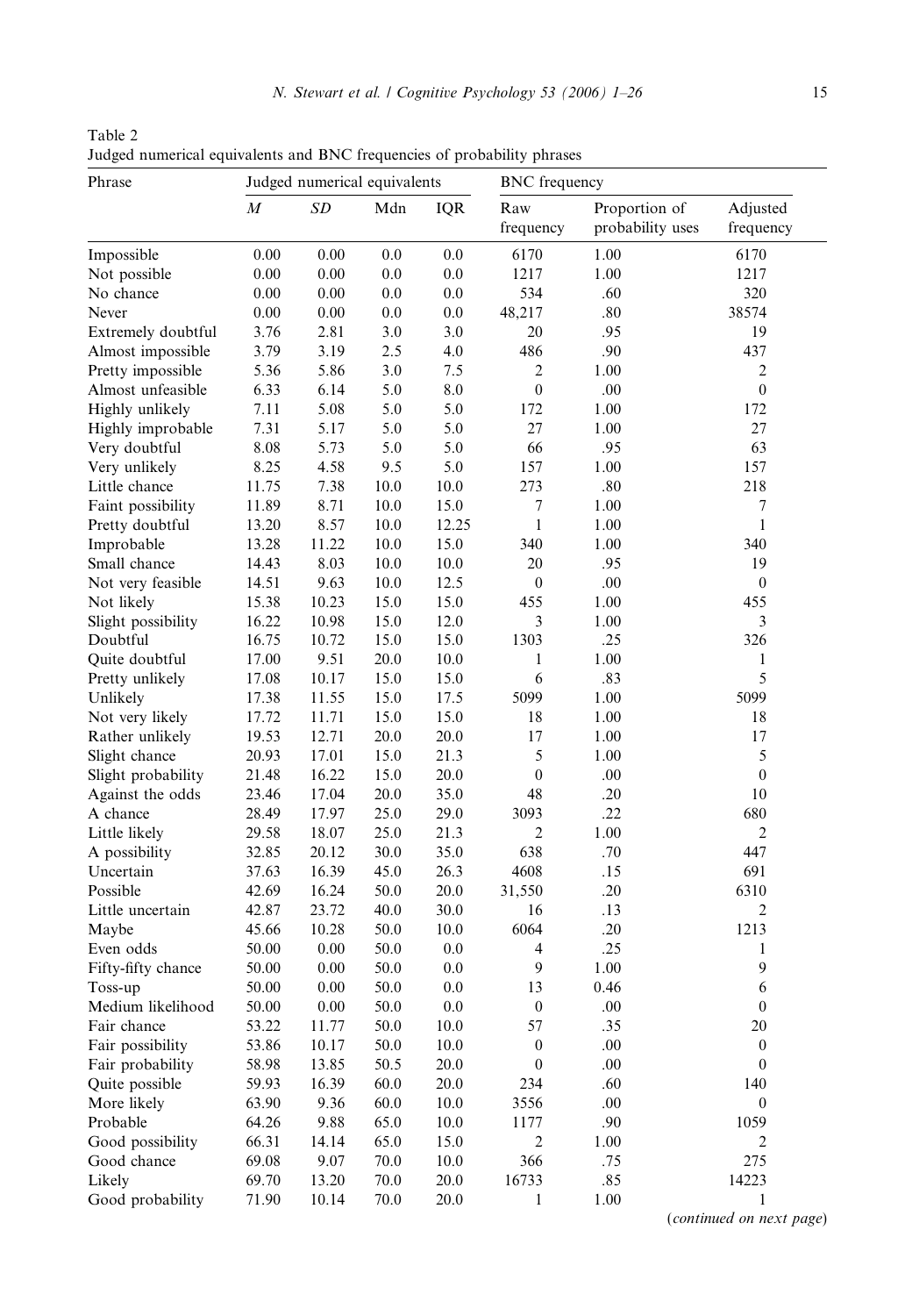| Phrase             | Judged numerical equivalents |       |       |            | <b>BNC</b> frequency |                                   |                       |
|--------------------|------------------------------|-------|-------|------------|----------------------|-----------------------------------|-----------------------|
|                    | M                            | SD    | Mdn   | <b>IQR</b> | Raw<br>frequency     | Proportion of<br>probability uses | Adjusted<br>frequency |
| Usually            | 74.15                        | 10.96 | 75.0  | 15.0       | 18619                | .85                               | 15826                 |
| Rather likely      | 74.25                        | 9.88  | 75.0  | 11.3       | 1                    | 1.00                              |                       |
| Very feasible      | 74.26                        | 10.15 | 75.0  | 10.0       | 3                    | .00                               | $\Omega$              |
| Most of the time   | 78.74                        | 10.78 | 80.0  | 15.0       | 580                  | .95                               | 551                   |
| High likelihood    | 79.73                        | 8.50  | 80.0  | 16.3       | 5                    | 1.00                              | 5                     |
| Fairly certain     | 79.83                        | 12.16 | 85.0  | 20.0       | 56                   | 1.00                              | 56                    |
| Great likelihood   | 80.82                        | 9.64  | 80.0  | 12.5       | 1                    | 1.00                              |                       |
| High possibility   | 80.93                        | 7.30  | 80.0  | 11.0       | 1                    | 1.00                              |                       |
| Most likely        | 81.05                        | 11.86 | 80.0  | 15.0       | 1341                 | .00                               | $\Omega$              |
| Very likely        | 81.53                        | 8.05  | 80.0  | 13.5       | 296                  | .85                               | 252                   |
| Great possibility  | 82.49                        | 8.04  | 80.0  | 10.0       | 1                    | 1.00                              | 1                     |
| Quite certain      | 82.85                        | 10.27 | 85.0  | 15.0       | 97                   | .90                               | 87                    |
| Pretty certain     | 85.30                        | 9.19  | 89.5  | 10.0       | 45                   | 1.00                              | 45                    |
| Very certain       | 89.78                        | 7.35  | 90.0  | 11.3       | 15                   | .87                               | 13                    |
| Almost certain     | 92.32                        | 5.76  | 95.0  | 5.0        | 1694                 | 1.00                              | 1694                  |
| Most definitely    | 95.13                        | 5.32  | 95.0  | 7.8        | 109                  | .20                               | 22                    |
| Sure thing         | 97.53                        | 4.34  | 100.0 | 5.0        | 27                   | .35                               | 9                     |
| Always             | 100.00                       | 0.00  | 100.0 | 0.0        | 41,869               | .90                               | 37682                 |
| Absolute certainty | 100.00                       | 0.00  | 100.0 | 0.0        | 37                   | .40                               | 15                    |
| Certain            | 100.00                       | 0.00  | 100.0 | 0.0        | 36,121               | .25                               | 9030                  |
| Definitely         | 100.00                       | 0.00  | 100.0 | 0.0        | 3233                 | .80                               | 2586                  |

Table 2 (continued)



Fig. 7. The relative rank of probability phrases.

<span id="page-15-0"></span>both risk and uncertainty. In a majority of studies, smaller and larger probabilities are over-represented compared to mid-range probabilities. [Fig. 8A](#page-16-0) illustrates this with the probabilities used by [Gonzalez and Wu \(1999\)](#page-23-0). [Fig. 8](#page-16-0)B shows the relative rank that would be assigned to a target probability if the sample people compared it to comprised the experimental probabilities. Again, small probabilities are overestimated and large probabilities are underestimated.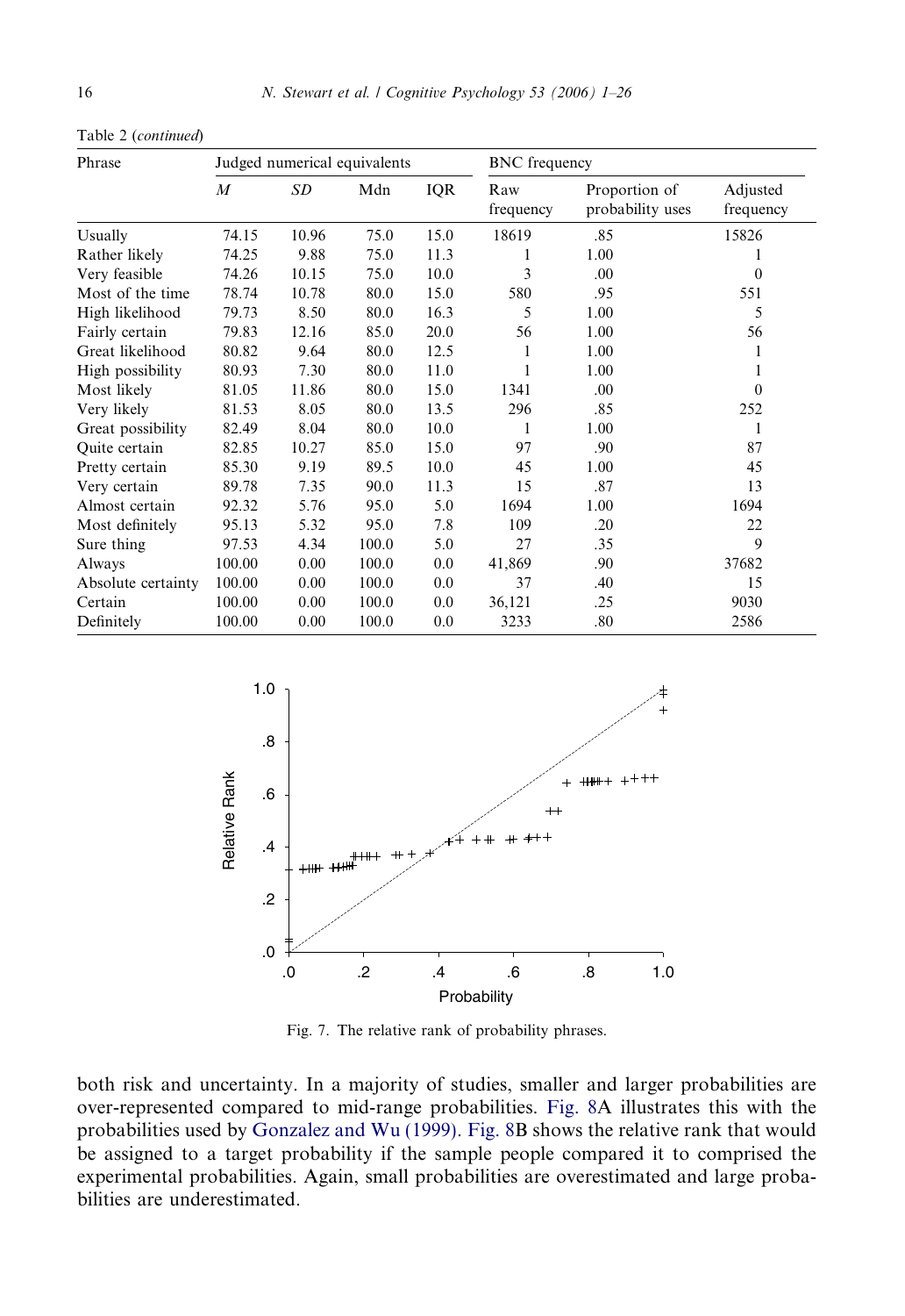

Fig. 8. (A) The probabilities used in [Gonzalez and Wu's \(1999\)](#page-23-0) experiment. (B) The relative ranks for probabilities in this experiment.

## 5.3. Subjective estimates of probability frequency

[Brown and Qian \(2004\)](#page-22-0) asked participants to estimate the relative frequencies with which different probabilities occur in the environment, and found that (a) low and high probabilities are rated as occurring most frequently, and (b) high probabilities are rated as occurring more often than low probabilities. Assuming the veridicality of participants' ratings, DbS can therefore explain both the S-shape of the probability weighting curve and also its asymmetry.

## 5.4. Sampling of events

<span id="page-16-0"></span>From assuming that there are few frequent events and many rare events (Oaksford  $\&$ [Chater, 1994\)](#page-24-0) we argue that the distribution of probabilities experienced is such that there are many small and large probabilities and relatively few moderate probabilities. Here, we illustrate this argument by considering a toy universe, where there are only 100 possible events that can and will ever occur. We begin by assuming that the frequency of these events follows Zipf's power law (see [Fig. 9](#page-17-0)A). Many real-world events, such as the frequency of words in natural language, follow just such a distribution (see, e.g., [Bak,](#page-21-0) [1997; Ijiri & Simon, 1977; Mandelbrot, 1982; Zipf, 1949\)](#page-21-0). According to support theory ([Tversky & Koehler, 1994](#page-24-0)), people judge the probability of an event by comparing it to possible alternative events. Thus, here we do not assume that people have access to the raw frequencies of each event. Instead they judge how likely each event is compared to a subset of possible alternatives. Continuing the word frequency example, the raw frequencies themselves are not of communicative importance. Instead, what matters and what is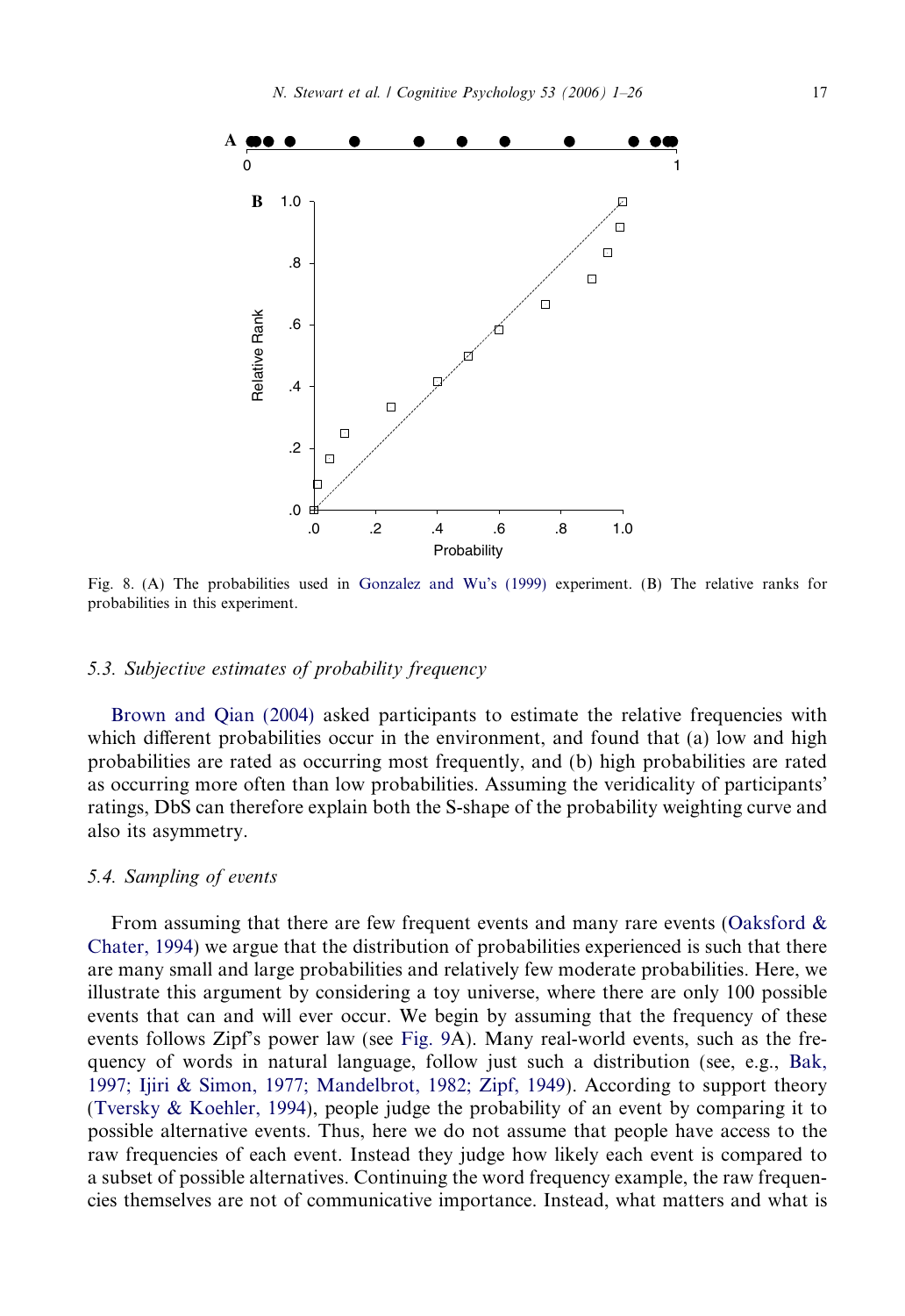

<span id="page-17-0"></span>Fig. 9. (A) The probability of events in a universe of 100 possible events. (B) The probability of the relative probabilities of events in randomly selected pairs of events. (C) The cumulative probability of the relative probabilities. See text for details.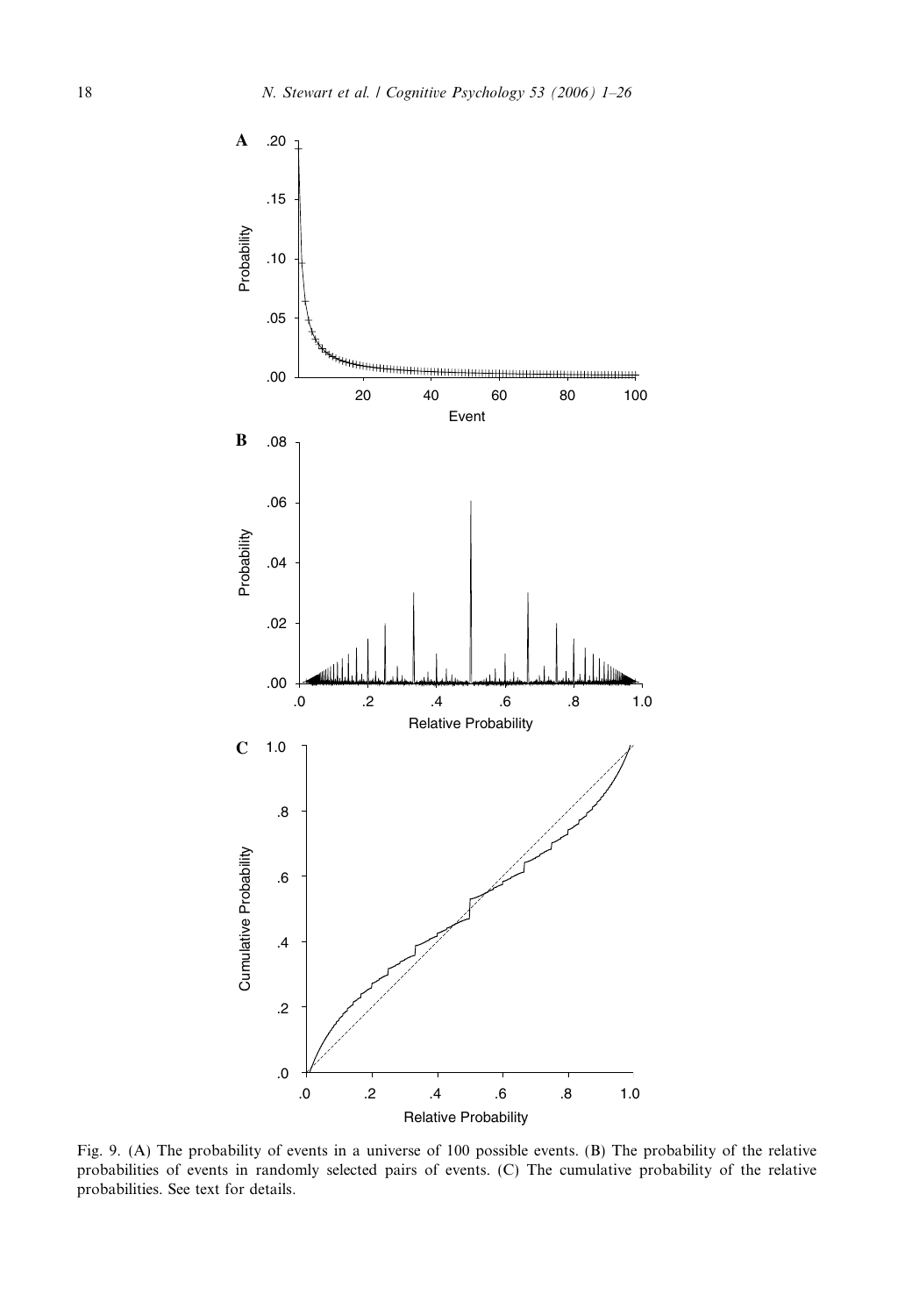experienced is co-occurrence (indeed many computational models of the lexical semantics are constructed from just such co-occurrence relations, e.g., the hyperspace analogue to language,[Lund & Burgess, 1996;](#page-23-0) and latent semantic analysis,[Landauer & Dumais, 1997\)](#page-23-0). That is, they experience the relative frequencies of words in a particular context. For example, the raw frequencies of ''hedge'' and ''fence'' are not experienced directly. Instead, we experience their relative frequencies in contexts like ''the horse jumped over the...''.

[Fig. 9](#page-17-0)B shows the probability with which various relative probabilities are experienced when pairs of events are drawn from the universe of events. Specifically, consider sampling two events  $E_1$  and  $E_2$ . Call the absolute probability of these events  $p_1$  and  $p_2$ . Thus, the probability of randomly sampling the pair from the universe is given by the pair probability  $p_1p_2$ . The relative probability of event  $E_1$  is  $p_1/(p_1 + p_2)$  and the relative probability of event  $E_2$  is  $p_2/(p_1 + p_2)$ . The probability with which each relative probability can be experienced can be calculated by averaging over all possible event pairs, and it is this distribution that is plotted in [Fig. 9B](#page-17-0). We suggest that it is these relative probabilities that people encode, and thus sample from memory. [Fig. 9C](#page-17-0) plots the mean relative rank of a probability within a sample from all of the relative probabilities (effectively the cumulative density function, exactly as for gains, losses, and delays). There are two important features of this resulting function. First, there are more small and large relative probabilities than intermediate values: The cumulative density function is steepest initially and finally. Second, certain round fractions (e.g.,  $1/2$ ,  $1/3$ ) occur frequently. Note that most of the density of the fractal-like pattern is at the edges despite the central spikes.

The immediately preceding argument assumes people are sensitive to the relative probability of one event compared to another  $p_1/(p_1 + p_2)$ . An alternative assumption is that people are sensitive to the odds  $p_1/p_2$ . Because odds are a simple monotonic transform of relative probability—specifically  $odds = probability/(1 - probability)$ —the distribution and cumulative distribution of odds can be derived directly from those for relative probability. Crucially, for a given pair of events, the relative rank of the relative probability is the same as the relative rank for the corresponding odds. Thus, according to DbS the relative rank of an event will be the same whether people are sensitive to odds or relative probability (though presenting the chances of an event happening as odds rather than probability might well evoke a different sample of chances from long-term memory).

#### 6. General discussion

<span id="page-18-0"></span>The shapes of the descriptive functions for the utility of gains and losses, temporal discounting, and the subjective value of probabilities are well established in the literature. Here, we have offered an account of why these functions might take the forms that they do. DbS makes two key claims about the psychology of decision making. First, people can make only binary, ordinal comparisons between attribute values. Second, attribute values are compared with a decision sample comprising a sample of values from memory. The distribution of values in memory is assumed to reflect the distribution of attribute values in the world. Thus, according to DbS, these functions take the forms they do because of the real-world distribution of gains, losses, delays, and probabilities. These assumptions are sufficient to account for incremental wealth having diminishing incremental utility (i.e., risk aversion); losses looming larger than gains; sub-hyperbolic temporal discounting, with a dependency of magnitude and nature of the outcome; and overestimation of small probabilities and underestimation of large probabilities.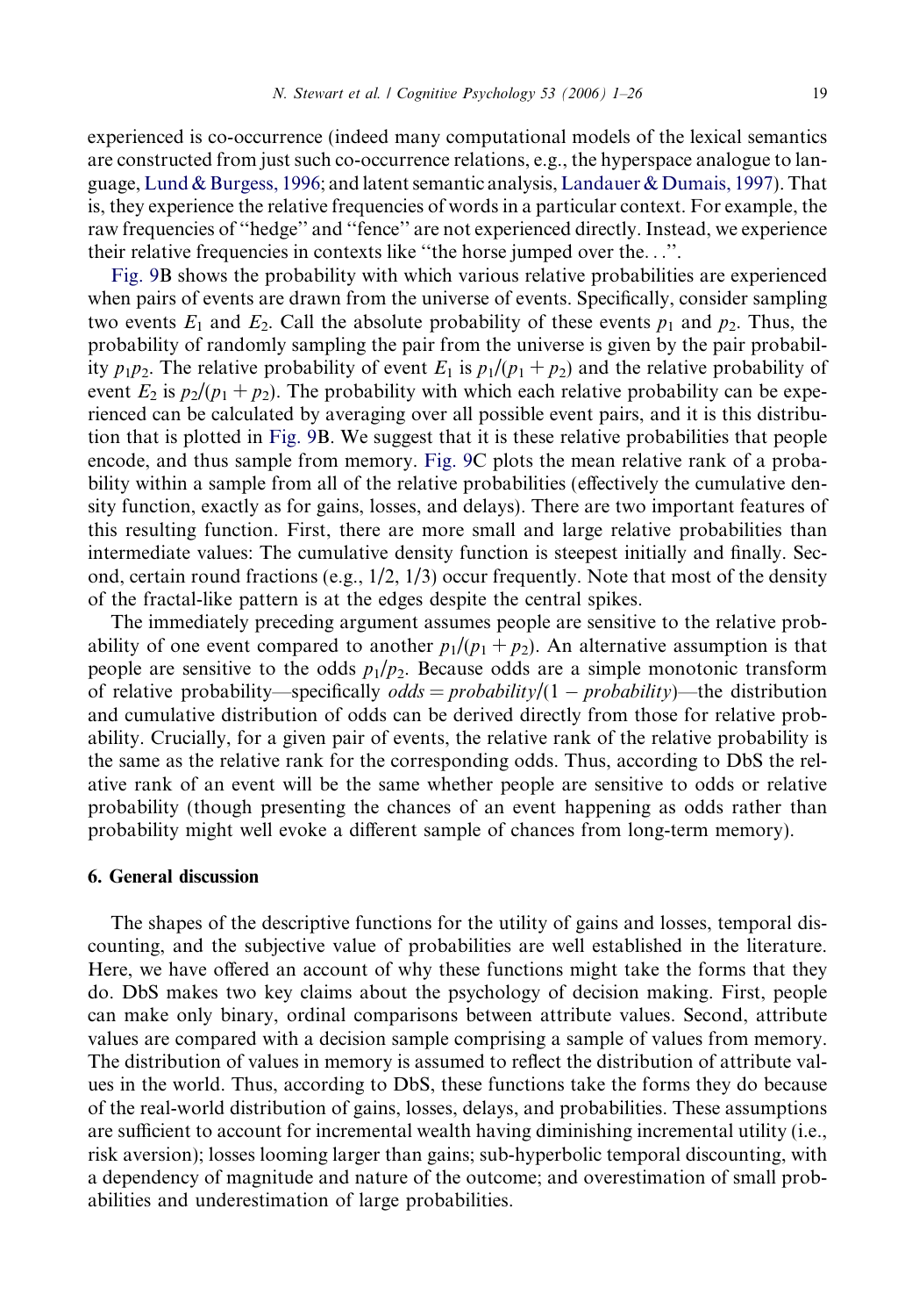#### 6.1. DbS and economic theory

The assumption that people do not directly utilize internal scales for value constitutes a break from [Bentham \(1789/1970\)](#page-22-0) notion that utility is calibrated on an internal psychological scale and thus a break from psychological theories derived from economics that make a similar assumption. Interestingly, mainstream economic theory has not assumed the existence of such scales. Indeed the revealed preference interpretation [\(Samuelson,](#page-24-0) [1937\)](#page-24-0), which has become standard in economics, takes utility to be revealed by observable preferences. For one item to have higher utility than another for a particular person is taken to mean no more than the first item would be chosen over the second by that person. [Savage \(1954\)](#page-24-0) generalized this result to utilities and probabilities, showing that, given certain normatively reasonable constituency conditions on people's preferences over gambles, these preferences could be used to reveal utility and probability information simultaneously. From the revealed preference perspective, the utility and probability scales are derived from dispositions concerning preferences, rather than amounting to psychological claims. The approach developed in this paper has intriguing similarities to and differences from this view. The similarity is that, in our approach, people have access only to their binary preferences (or more generally binary, ordinal comparison of perceptual magnitudes) and hence, to the extent that people have a broader grasp of their own more global preferences, these must be constructed from their own binary preferences [\(Kornienko, 2004\)](#page-23-0), just as the economist constructs probability and utility scales from a person's binary choices. This account also has a striking dissimilarity from the economists' conception. This is because we assume that sampling from memory is limited and stochastic. People's judgments of a particular attribute will be strongly influenced by the particular comparison items that they happen to sample. Hence, people's assessments of payoffs, probabilities, time intervals, and other attributes, will be highly malleable, rather than conforming to a stable ordering as in standard economic theory.

## 6.2. Prospect relativity

In this article we have focused upon the effect of the attribute values that people sample from memory. However, as we suggested above, we also think that attribute values from the immediate context in which a decision is made are also likely to be sampled and thus influence judgment and decision making. Two existing experiments have examined the effect of the context in which a decision is made on judged certainty equivalents of risky prospects [\(Birnbaum, 1992; Stewart, Chater, Stott, & Reimers, 2003\)](#page-22-0) and in decision under risk ([Stewart et al., 2003](#page-24-0); see [Benartzi & Thaler, 2001](#page-22-0); for a real-world example). In both of these experiments the distribution of options (either values from which a participant had to draw a certainty equivalent, or the range of prospects from which a participant could select one to play) was manipulated. Birnbaum and Stewart et al. both found strong effects of these manipulations which were consistent with attribute values being judged in comparison to other attribute values in the immediate decision context.

#### 6.3. DbS and the time course of decision

Recently, psychologists have begun to consider the time course of decision making (e.g., [Roe et al., 2001; Diederich, 2003](#page-24-0)). We can formulate DbS as a sequential sampling model,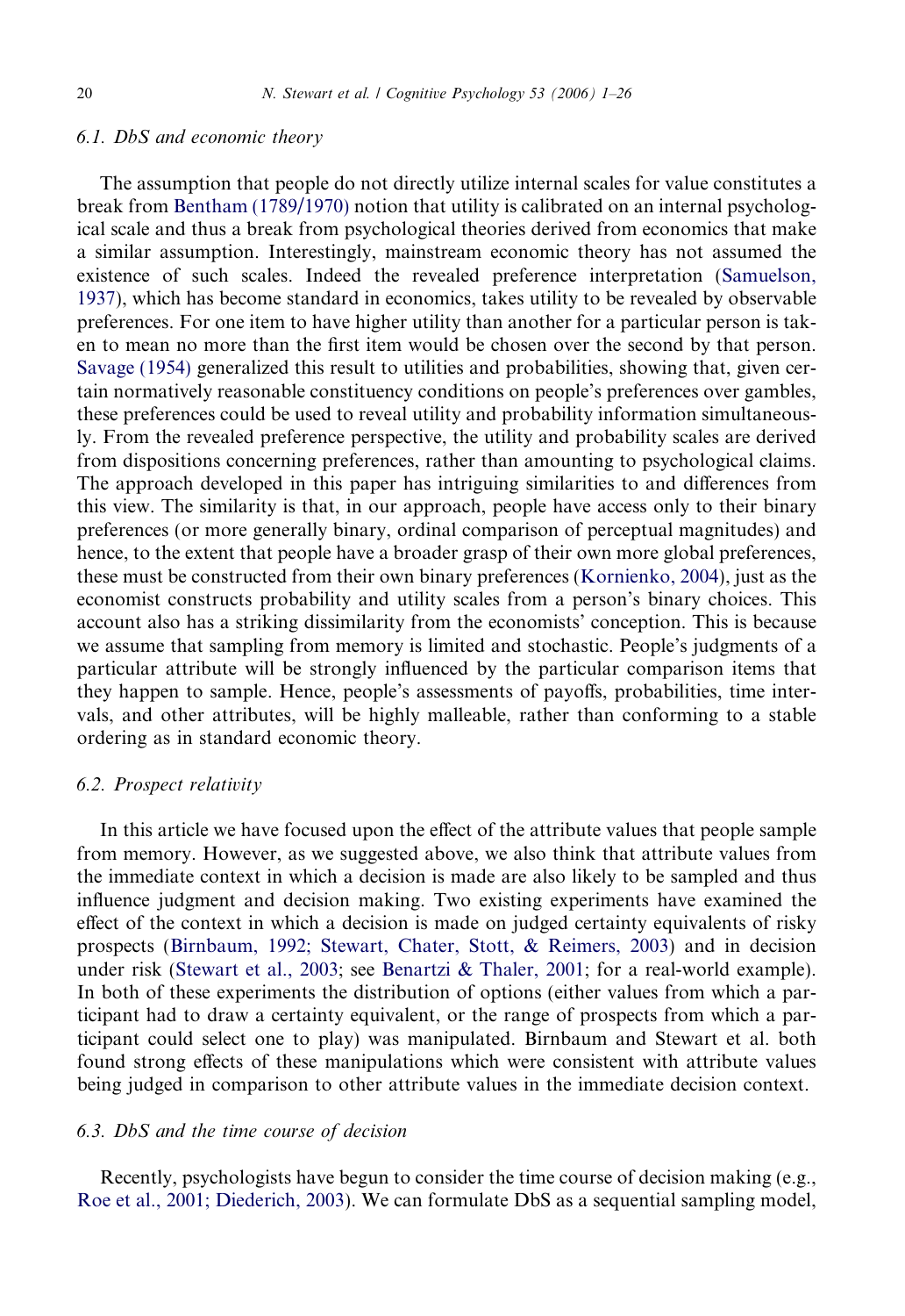where pairs of attribute values are subject to ordinal comparison, and frequency counts of favorable comparisons are maintained. This formulation could naturally be extended to model the time course of decision making. We envisage that this accumulation will continue either until a response deadline or until some threshold or difference is reached.

This account differs from that of [Roe et al. \(2001\) and Diederich \(2003\)](#page-24-0). In their account, dimensions, rather than attribute values, are sampled in an all or none process, with stochastic switching between dimensions during the course of the decision process. At each step, the valence of each alternative is derived by comparison with every other alternative in the choice set. Valences are integrated over time to produce preferences, with the preferences for each option competing via similarity weighted lateral inhibition. In DbS, valences would simply be incremented by favorable ordinal, binary comparisons. Competition between options in DbS would not come from lateral inhibition, but instead from the fact that comparisons are binary. Because comparisons are assumed to be binary, introducing a new option that is similar to an existing option would cause the favorable comparisons to be shared between them.

#### 6.4. Range–frequency theory

In [Parducci's \(1965, 1995\)](#page-24-0) range–frequency theory, an attribute value is a weighted sum of its ordinal rank within the immediate context and its interval scale position within the range set by the immediate context. In DbS, only rank matters. However, in DbS, effects of the absolute magnitude of an attribute value (i.e., range effects) can arise because items in the decision sample includes not only items from the immediate context but also other values from memory. If the distribution of extra-contextual attribute values is uniform, then the subjective attribute value is that given by range–frequency theory. Thus, we suggest that demonstrations of effects of the position within the range with rank held constant in fact reflect the use of attribute values from outside the immediate context. To the extent that these are fixed from one situation to the next, it will appear as if more than pair-wise ordinal information is available when this is not necessarily the case.

Consistent with this, applications of range–frequency theory to areas such as price perception and wage satisfaction ratings have typically found that the rank/frequency weighting is weighted more highly, and the range/end-point relative position less highly, when the distribution of the decision sample is made salient  $(e.g., by simultaneous presentation:$ [Brown, Gardner, Oswald, & Qian, 2004; Niedrich, Sharma, & Wedell, 2001](#page-22-0); cf. also [Alba,](#page-21-0) [Mela, Shimp, & Urbany, 1999\)](#page-21-0).

## 6.5. Decision by similarity sampling

It is unlikely that attribute values in the decision sample are sampled randomly from memory. It seems likely that other factors such as similarity and recency must play a role. Most models of memory retrieval assign a major role to recency as a factor determining retrieval probability, and hence any complete account must assume that recent items are more likely to be included in the decision sample. For example, [Parducci \(1995\)](#page-24-0) argues that the context for evaluation includes both recent exemplars and also remembered extreme exemplars (anchors). However, similarity will also determine the probability of inclusion: for example, the price of a car is likely to be judged with reference to a sample of similarly priced cars, and wage satisfaction is likely to be evaluated in terms of a sample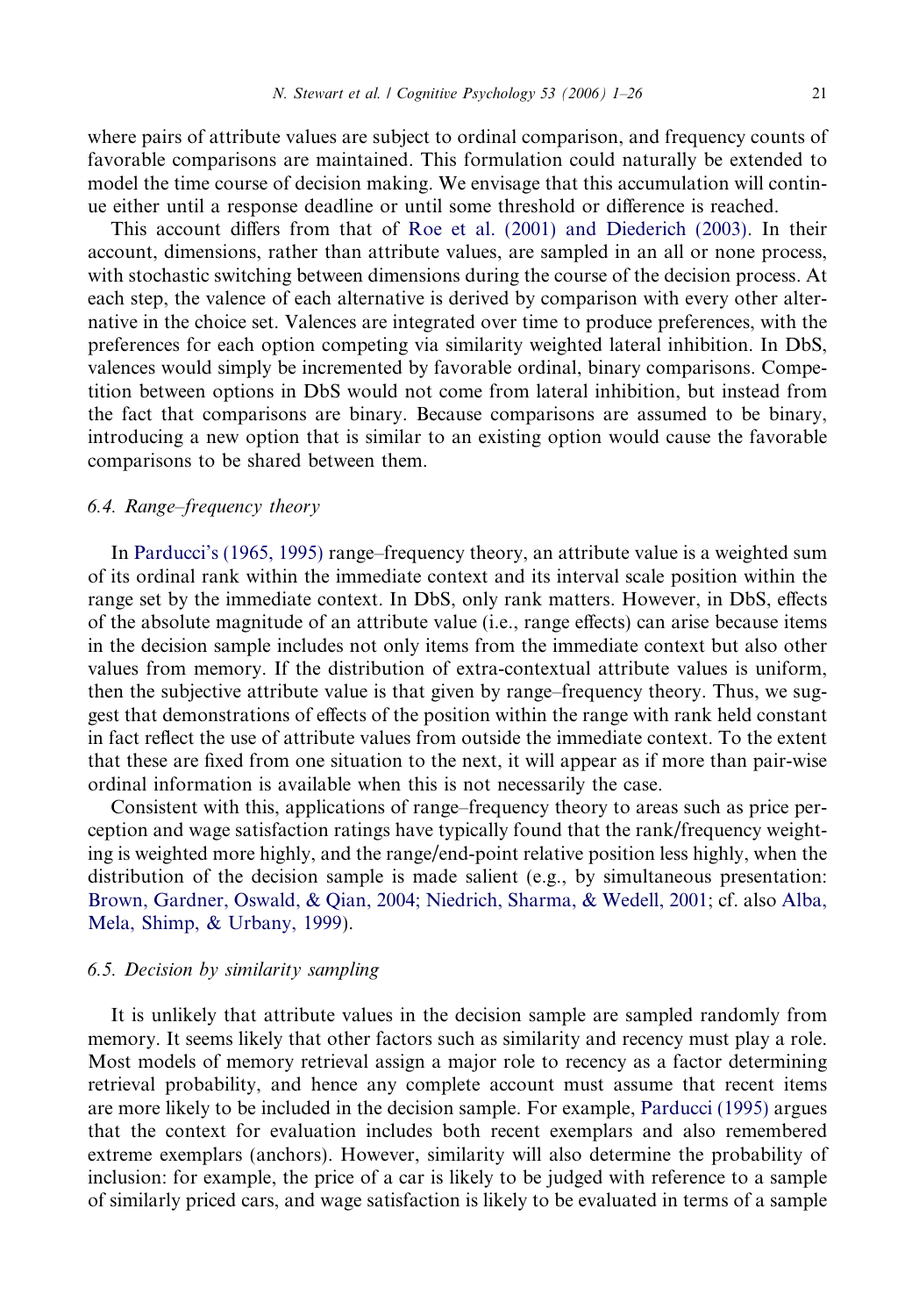of wages earned by individuals in similar occupations and earning similar wages (e.g., [Rablen, Brown, & Oswald, 2004](#page-24-0)).

In the discussion of how discount rate depends on the magnitude of the outcome, we suggested that the long [shorter] delays experienced in the receipt of large [smaller] monetary values would be sampled when considering the discounting of larger [smaller] values. This suggestion is consistent with the idea that whole exemplars are sampled, rather than isolated attribute values. Many exemplar models of memory offer the potential for independently motivated accounts of the retrieval processes that might underpin the formation of decision samples. Indeed, some of these accounts have been applied to judgments of probability. In [Kahneman and Miller's \(1986\)](#page-23-0) norm theory, for example, a stimulus or event is judged and interpreted in relation to an evoked contextual set of relevant stimuli or events that are retrieved in response to the event to be judged. Such retrieval may be similarity based. [Dougherty et al. \(1999\)](#page-22-0) develop a similarity-based model of memory, Hintzman's MINERVA2 [\(Hintzman, 1984, 1988](#page-23-0)), and apply it to a wide range of likelihood judgment phenomena. Thus, exemplar theories of memory can underpin models of availability, and DbS can be interpreted as an account of processes operating subsequent to availability-stage phenomena. More specifically, the availability heuristic suggests that event frequencies or likelihoods are judged by the ease with which instances come to mind ([Tversky & Kahneman, 1973\)](#page-24-0). As [Schwarz and Vaughn \(2002\)](#page-24-0) note, fluency of recall and content of recall may provide distinct sources of information. DbS, while focussing on content, is distinctive in assuming that only relative magnitude judgments are available to provide the basis for judgment, and that judgments are made purely on the basis of a tally of the number of retrieved exemplars above and below the target item on the dimension of interest. In some cases (e.g., [Brown et al., 2004](#page-22-0)) this simplistic sampling provides a better fit to the data than when similarity (or dissimilarity) are taken into account.

### 6.6. Unifying normative and contextual models of decision making

We see the DbS framework as an important step towards unifying traditional models of decision making, where attribute values are derived from fixed psychoeconomic functions of external values, and contextually driven models, such as range frequency theory and multialternative decision field theory. We have offered an account where the frequently observed psychoeconomic functions arise from the real-world decision making environment which also incorporates an explanation of how variations in that context will influence decisions.

#### **References**

- Abdellaoui, M. (2000). Parameter free elicitation of utilities and probability weighting functions. Management Science, 46, 1497–1512.
- Alba, J. W., Mela, C. F., Shimp, T. A., & Urbany, J. E. (1999). The effect of discount frequency and depth on consumer price judgments. Journal of Consumer Research, 26, 99–114.
- Allais, M. (1953). Le comportement de l'homme rationel devant le risque, critique des postulats et axiomes de l'ecole americaine. Econometrica, 21, 503–546.
- Anderson, J. R. (1990). The adaptive character of thought. Hillsdale, NJ: Erlbaum.
- Anderson, J. R., & Milson, R. (1989). Human memory: An adaptive perspective. Psychological Review, 96, 703–719.
- Anderson, J. R., & Schooler, L. J. (1991). Reflections of the environment in memory. *Psychological Science*, 2, 396–408.
- <span id="page-21-0"></span>Bak, P. (1997). How nature works: The science of self-organized criticality. Oxford, UK: Oxford University Press.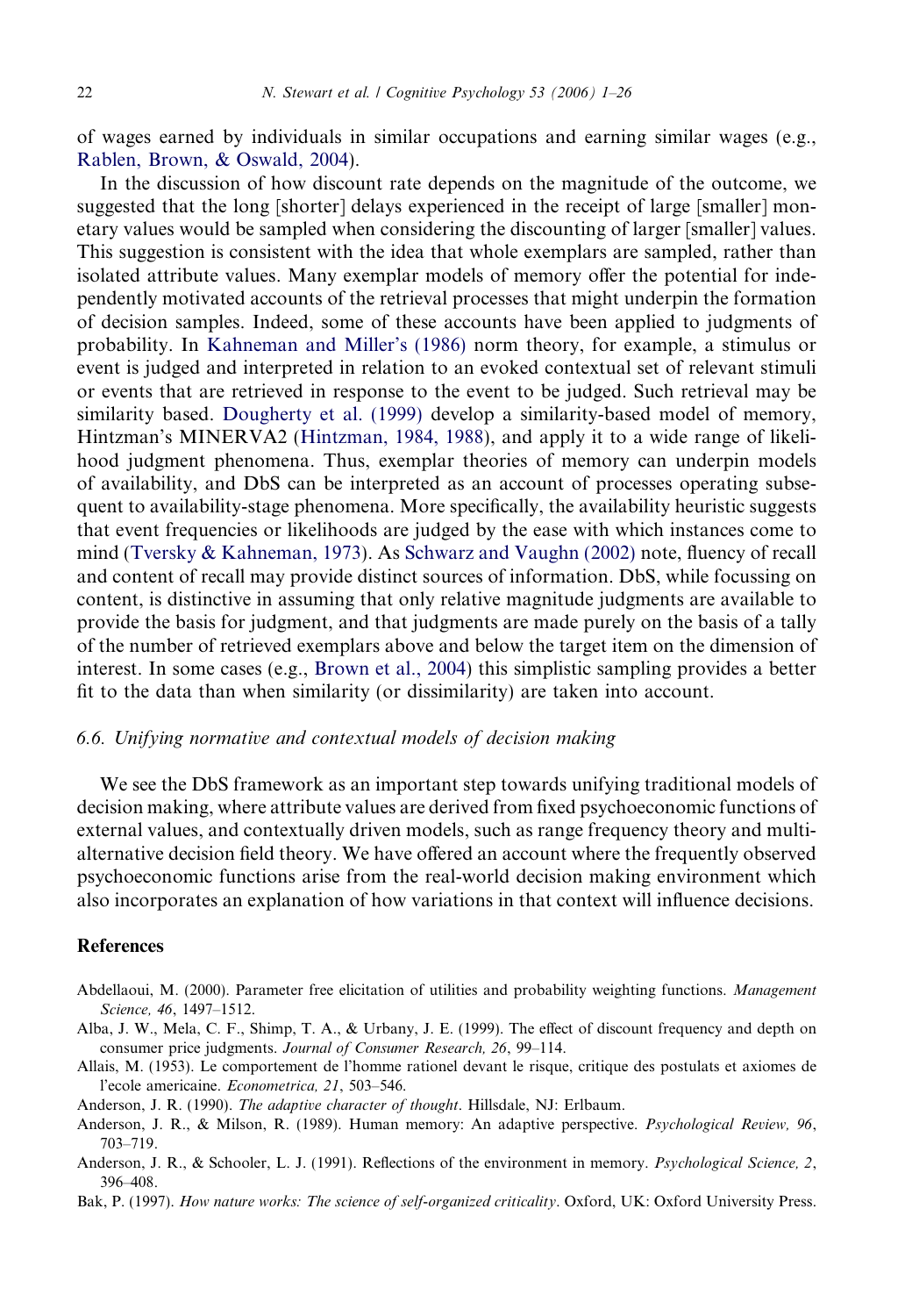- Benartzi, S., & Thaler, R. H. (2001). Naive diversification strategies in defined contribution saving plans. The American Economic Review, 91, 79–98.
- Benzion, U., Rapoport, A., & Yagil, J. (1989). Discount rates inferred from decisions: An experimental study. Management Science, 35, 270–284.
- Bentham, J. (1970). An introduction to the principles of morals and legislation. In J. H. Burns & H. L. A. Hart (Eds.). London: The Athlone Press (Original work published, 1789).
- Bettman, J. R., Luce, M. F., & Payne, J. W. (1998). Constructive consumer choice processes. Journal of Consumer Research, 25, 187–217.
- Beyth-Marom, R. (1982). How probable is probable. A numerical translation of verbal probability expressions. Journal of Forecasting, 1, 257–269.
- Birnbaum, M. H. (1992). Violations of the monotonicity and contextual effects in choice-based certainty equivalents. Psychological Science, 3, 310–314.
- Bleichrodt, H., & Pinto, J. L. (2000). A parameter-free elicitation of the probability weighting function in medical decision analysis. Management Science, 46, 1485–1496.
- Bordley, R., & LiCalzi, M. (2000). Decision analysis using targets instead of utility functions. *Decision in* Economics and Finance, 23, 53–74.
- Brown, G. D. A., Gardner, J., Oswald, A., & Qian, J. (2004). Rank dependence in employees' wellbeing. Manuscript submitted for publication.
- Brown, G. D. A., & Qian, J. (2004). The origin of the probability weighting function: A psychophysical approach. Manuscript submitted for publication.
- Brun, W., & Teigen, K. H. (1988). Verbal probabilities: Ambiguous, context-dependent, or both?. Organizational Behavior and Human Decision Processes 41, 390–404.
- Budescu, D. V., & Wallsten, T. S. (1985). Consistency in interpretation of probabilistic phrases. Organizational Behavior and Human Decision Processes, 36, 391–405.
- Budescu, D. V., & Wallsten, T. S. (1995). Processing linguistic probabilities: General principles and empirical evidence. In J. Busemeyer, D. L. Medin, & R. Hastie (Eds.), *Decision making from a cognitive perspective* (pp. 275–318). San Diego, CA: Academic Press.
- Budescu, D. V., Weinberg, S., & Wallsten, T. S. (1988). Decisions based on numerically and verbally expressed uncertainties. Journal of Experimental Psychology: Human Perception and Performance, 14, 281–294.
- Busemeyer, J. R., & Townsend, J. T. (1993). Decision field theory: A dynamic-cognitive approach to decision making in an uncertain environment. Psychological Review, 100, 432–459.
- Camerer, C. F., & Ho, T. H. (1994). Violations of the betweenness axiom and nonlinearity in probability judgment. Journal of Risk and Uncertainty, 8, 167-196.
- Chapman, G. B. (1996). Temporal discounting and utility for health and money. Journal of Experimental Psychology: Learning, Memory, and Cognition, 22, 771–791.
- Chater, N., & Brown, G. D. A. (1999). Scale-invariance as a unifying psychological principle. Cognition, 69, b17–b24.
- Clarke, V. A., Ruffin, C. L., Hill, D. J., & Beamen, A. L. (1992). Ratings of orally presented verbal expressions of probability by a heterogeneous sample. Journal of Applied Social Psychology, 22, 638–656.
- Diederich, A. (2003). MDFT account of decision making under time pressure. Psychonomic Bulletin & Review, 10, 157–166.
- Dougherty, M. R. P., Gettys, C. F., & Ogden, E. E. (1999). MINERVA-DM: A memory process model for judgments of likelihood. Psychological Review, 106, 180–209.
- Dougherty, M. P. R., & Hunter, J. (2003a). Hypothesis generation, probability judgment, and individual differences in working memory capacity. Acta Psychologica, 113, 263–282.
- Dougherty, M. P. R., & Hunter, J. (2003b). Probability judgment and subadditivity: The role of working memory capacity and constraining retrieval. Memory & Cognition, 31, 968–982.
- Erev, I., & Cohen, B. L. (1990). Verbal versus numerical probabilities: Efficiency, biases, and the preference paradox. Organizational Behavior and Human Decision Processes, 45, 1–18.
- Friedman, D. (1989). The S-shaped value function as a constrained optimum. American Economic Review, 79, 1243–1248.
- Garner, W. R. (1962). Uncertainty and structure and psychological concepts. New York: Wiley.
- Gigerenzer, G., & Hoffrage, U. (1995). How to improve Bayesian reasoning without instruction: Frequency formats. Psychological Review, 102, 684–704.
- <span id="page-22-0"></span>Green, L., Myerson, J., & McFadden, E. (1997). Rate of temporal discounting decreases with amount of reward. Memory & Cognition, 25, 715–723.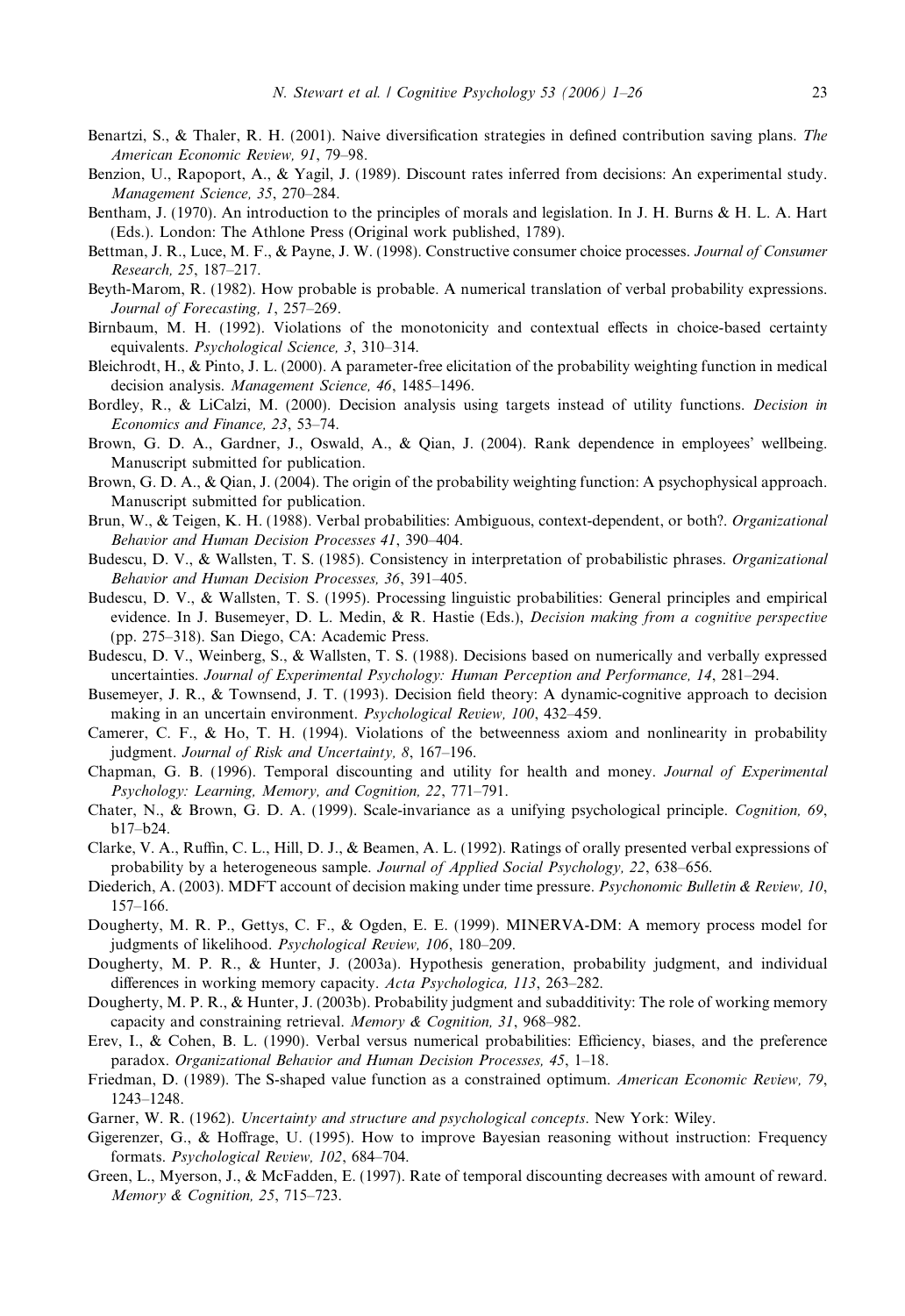- González-Vallejo, C. (2002). Making trade-offs: A probabilistic and context-sensitive model of choice behavior. Psychological Review, 109, 137–154.
- Gonzalez, R., & Wu, G. (1999). On the shape of the probability weighting function. Cognitive Psychology, 38, 129–166.
- Gutenberg, B., & Richter, C. F. (1949). Seismicity of the earth. Princeton, NJ: Princeton University Press.
- Hertwig, R., Barron, G., Weber, E. U., & Erev, I. (2004). Decisions from experiences and the effect of rare events in risky choice. Psychological Science, 15, 534–539.
- Hinson, J. M., Jameson, T. L., & Whitney, P. (2003). Impulsive decision making and working memory. Journal of Experimental Psychology: Learning, Memory, and Cognition, 29, 298–306.
- Hintzman, D. L. (1984). MINERVA2: A simulation model of human memory. Behavior Research Methods, Instruments, and Computers, 16, 96–101.
- Hintzman, D. L. (1988). Judgments of frequency and recognition memory in a multiple-trace memory model. Psychological Review, 95, 528–551.
- Ijiri, Y., & Simon, H. A. (1977). Skew distributions and the size of business firms. Amsterdam: North Holland.
- Johnson, M. W., & Bickel, W. K. (2005). Delay discounting: A review, reanalysis, and critique of models and quantifications. Manuscript submitted for publication.
- Johnstone, A. C., & Nava, S. (1985). Recurrence rates and probability estimates for the New Madrid Seismic Zone. Journal of Geophysical Research, 90, 6737.
- Juslin, P., & Persson, M. (2002). PROBabilities from EXemplars (PROBEX): A ''lazy'' algorithm for probabilistic inference from generic knowledge. Cognitive Science, 26, 563–607.
- Kahneman, D., & Miller, D. T. (1986). Norm theory: Comparing reality to its alternatives. Psychological Review, 93, 136–153.
- Kahneman, D., & Tversky, A. (1979). Prospect theory: An analysis of decision under risk. Econometrica, 47, 263–291.
- Kahneman, D., & Tversky, A. (Eds.). (2000). Choices, values and frames. New York: Cambridge University Press & the Russell Sage Foundation.
- Karelitz, T. M., & Budescu, D. V. (2004). You say ''probable'' and I say ''Likely'': Improving interpersonal communication with verbal probability phrases. Journal of Experimental Psychology: Applied, 10, 25–41.
- Kirby, K. N. (1997). Bidding on the future: Evidence against normative discounting of delayed rewards. Journal of Experimental Psychology: General, 126, 54–70.
- Kirby, K. N., & Santiesteban, M. (2003). Concave utility, transaction costs, and risk in measuring discounting of delayed rewards. Journal of Experimental Psychology: Learning, Memory, and Cognition, 29, 66-79.
- Kornienko, T. (2004). A cognitive basis for cardinal utility. Working paper.
- Laming, D. R. J. (1984). The relativity of "absolute" judgements. British Journal of Mathematical and Statistical Psychology, 37, 152–183.
- Laming, D. R. J. (1997). The measurement of sensation. London: Oxford University Press.
- Landauer, T. K., & Dumais, S. T. (1997). A solution to Plato's problem: The latent semantic analysis theory of acquisition, induction, and representation of knowledge. Psychological Review, 104, 211–240.
- Loewenstein, G. (1987). Anticipation and the valuation of delayed consumption. Economic Journal, 97, 666–684.
- Loewenstein, G., & Thaler, R. H. (1989). Anomalies: Intertemporal choice. Journal of Economic Perspectives, 3, 181–193.
- Loomes, G., & Sugden, R. (1982). Regret theory: An alternative theory of rational choice under uncertainty. Economic Journal, 92, 805–824.
- Lund, K., & Burgess, C. (1996). Producing high-dimensional semantic spaces from lexical co-occurrence. Behavioral Research Methods, Instruments, & Computers, 28, 203–208.
- Mandelbrot, B. (1982). The fractal geometry of nature (2nd ed.). San Franciso, CA: Freeman.
- Mazur, J. E. (1987). An adjusting procedure for studying delayed reinforcement. In M. L. Commons, J. E. Mazur, J. A. Nevin, & H. Rachlin (Eds.). Quantitative analyses of behavior, Vol. 5: The effect of delay and of intervening events on reinforcement value (Vol. 5, pp. 55–73). Hillsdale, NJ: Erlbaum.
- Miller, G. A. (1956). The magical number seven, plus or minus two: Some limits on our capacity for information processing. Psychological Review, 63, 81–97.
- Myerson, J., & Green, L. (1995). Discounting of delayed rewards: Models of individual choice. Journal of the Experimental Analysis of Behavior, 64, 263–276.
- <span id="page-23-0"></span>Niedrich, R. W., Sharma, S., & Wedell, D. H. (2001). Reference price and price perceptions: A comparison of alternative models. Journal of Consumer Research, 28, 339–354.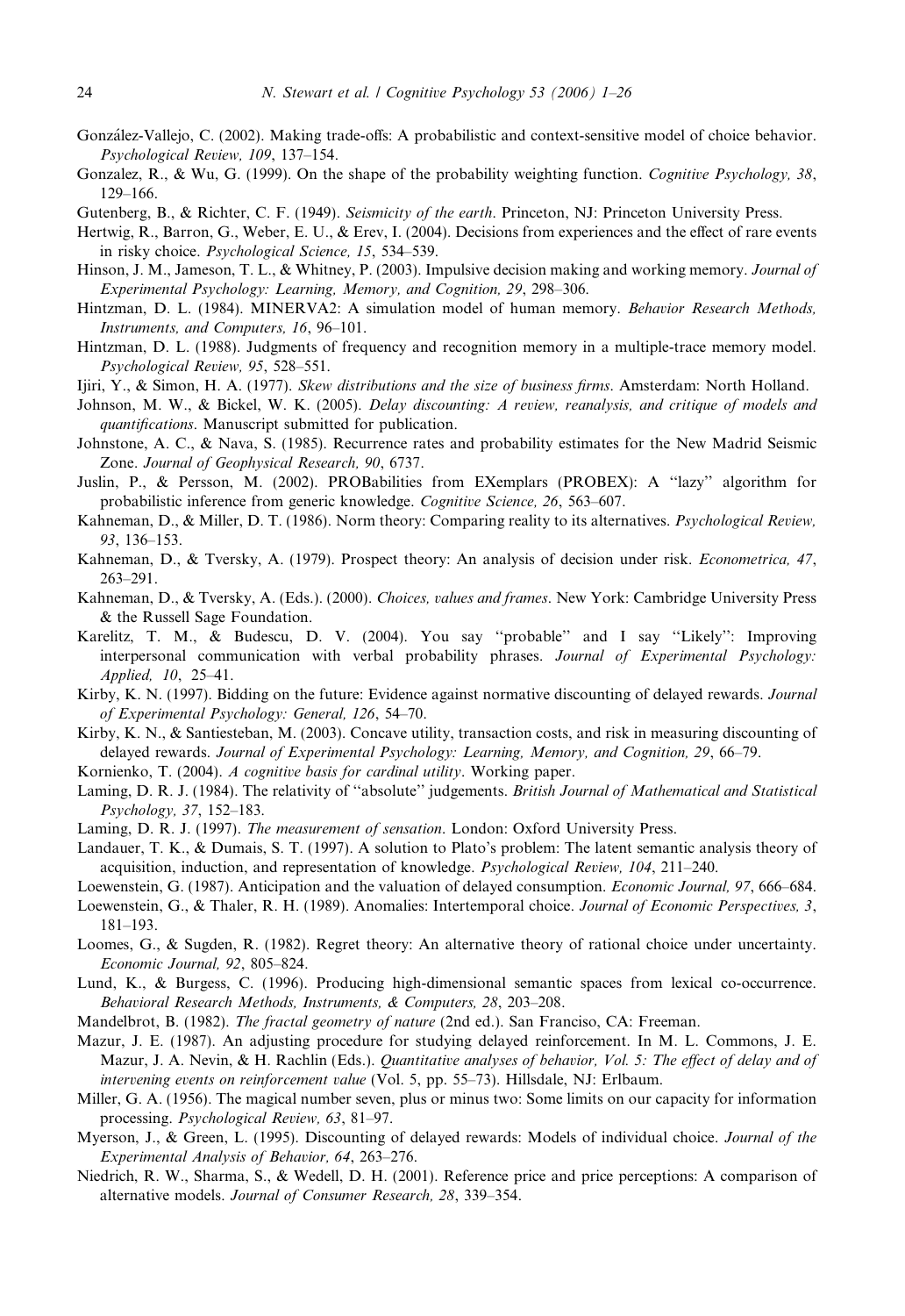- Oaksford, M., & Chater, N. (1994). A rational analysis of the selection task as optimal data selection. Psychological Review, 101, 608–631.
- Oaksford, M., & Chater, N. (1998). Rationality in an uncertain world: Essays on the cognitive science of human reasoning. Hove, England: Psychology Press/Erlbaum.
- Olson, M. J., & Budescu, D. V. (1997). Patterns of preference for numerical and verbal probabilities. Journal of Behavioral Decision Making, 10, 117–131.
- Parducci, A. (1965). Category judgment: A range–frequency model. Psychological Review, 72, 407–418.
- Parducci, A. (1995). Happiness, pleasure, and judgment: The context theory and its applications. Mahwah, NJ: Erlbaum.
- Payne, J. W., Bettman, J. R., & Johnson, E. J. (1992). Behavioral decision research: A constructive processing perspective. Annual Review of Psychology, 43, 87–131.
- Pollmann, T. (1998). On forgetting the historical past. Memory & Cognition, 26, 320–329.
- Pollmann, T., & Baayen, R. H. (2001). Computing historical consciousness. A quantitative inquiry into the presence of the past in newspaper texts. Computers and the Humanities, 35, 237–253.
- Prelec, D. (1998). The probability weighting function. *Econometrica*, 66, 497–527.
- Prelec, D., & Loewenstein, G. (1998). The red and the black: Mental accounting of savings and debt. Marketing Science, 17, 4–28.
- Quiggin, J. (1982). A theory of anticipated utility. Journal of Economic Behavior and Organisation, 3, 323–343.
- Quiggin, J. (1993). Generalized expected utility theory: The rank-dependent model. Norwell, MA: Kluwer Academic Publishers.
- Rachlin, H. (1989). Judgment, decision, and choice. New York: Freeman.
- Rablen, M. D., Brown, G. D. A., & Oswald, A. J. (2004). Social comparison, adaptation, and the utility of income. Unpublished manuscript.
- Reagan, R. T., Mosteller, F., & Youtz, C. (1989). Quantitative meaning of verbal probability expressions. Journal of Applied Psychology, 74, 433–442.
- Roe, R. M., Busemeyer, J. R., & Townsend, J. T. (2001). Multialternative decision field theory: A dynamic connectionist model of decision making. Psychological Review, 108, 370–392.
- Samuelson, P. A. (1937). A note of measurement of utility. The Review of Economic Studies, 4, 155–161.
- Savage, L. J. (1954). The foundations of statistics. New York: Wiley.
- Schwarz, N., & Vaughn, L. A. (2002). The availability heuristic revisited: Ease of recall and content of recall as distinct sources of information. In T. Gilovich, D. Griffin, & D. Kahneman (Eds.), Heuristics and biases: The psychology of intuitive judgment (pp. 534-547). Cambridge, England: Cambridge University Press.
- Sedlmeier, P., & Betsch, T. (Eds.). (2002). *Frequency processing and cognition*. Oxford, England: Oxford University Press.
- Shefrin, H., & Thaler, R. H. (1988). The behavioral life-cycle hypothesis. Economic Inquiry, 26, 609–643.
- Shepard, R. N. (1987). Evolution of a mesh between principles of the mind and regularities of the world. In J. Dupré (Ed.), The latest on the best: Essays on evolution and optimality. Cambridge, MA: MIT Press.
- Shiffrin, R. M., & Nosofsky, R. M. (1994). Seven plus or minus two: A commentary on capacity limitations. Psychological Review, 101, 357–361.
- Simpson, C. A., & Vuchinich, R. E. (2000). Reliability of a measure of temporal discounting. The Psychological Record, 50, 3–16.
- Slovic, P. (1995). The construction of preference. American Psychologist, 50, 364–371.
- Stewart, N., Brown, G. D. A., & Chater, N. (2005). Absolute identification by relative judgment. Psychological Review, 112, 881–911.
- Stewart, N., Chater, N., Stott, H. P., & Reimers, S. (2003). Prospect relativity: How choice options influence decision under risk. Journal of Experimental Psychology: General, 132, 23–46.
- Thaler, R. H. (1981). Some empirical evidence on dynamic inconsistency. Economic Letters, 8, 201–207.
- Tversky, A., & Kahneman, D. (1973). Availability: A heuristic for judging frequency and probability. Cognitive Psychology, 5, 207–232.
- Tversky, A., & Kahneman, D. (1992). Advances in prospect theory: Cumulative representation of uncertainty. Journal of Risk and Uncertainty, 5, 297–323.
- Tversky, A., & Koehler, D. J. (1994). Support theory: A nonextensional representation of subjective probability. Psychological Review, 101, 547–567.
- <span id="page-24-0"></span>Wallsten, T. S., Budescu, D. V., Zwick, R., & Kemp, S. M. (1993). Preferences and reasons for communicating probabilistic information in verbal or numerical terms. Bulletin of the Psychonomic Society, 31, 135–138.